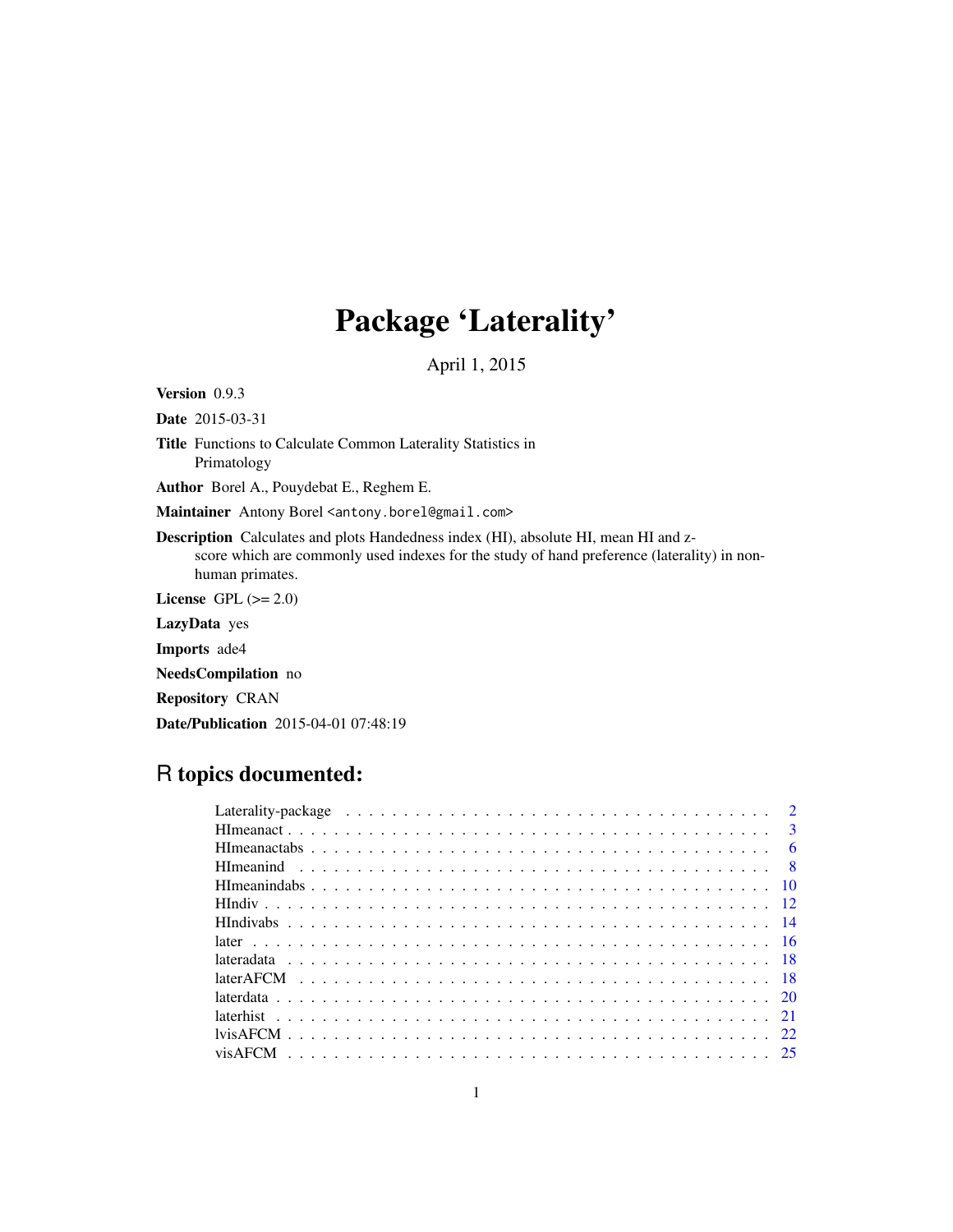#### <span id="page-1-0"></span>**Index** [28](#page-27-0) and 2012, the contract of the contract of the contract of the contract of the contract of the contract of the contract of the contract of the contract of the contract of the contract of the contract of the contr

Laterality-package *Laterality*

#### Description

Calculates handedness index (HI) and z-score for each individual and each task performed. It plots barplots of the different type of grasp (Left, right, bimanual...) for each kind of activity. It plots also the Handedness Index of each individual for each activity. The mean Handedness Index and the absolute HI and absolute mean HI can be calculated. Finally some functions (based on ade4 package functions) calculates disjunctive table, Burt table and contributions for MCA and then plots multiple correspondence analysis graphs.

#### Details

| Package:  | Laterality        |
|-----------|-------------------|
| Type:     | Package           |
| Version:  | 0.9.3             |
| Date:     | 2015-03-31        |
| License:  | $GPL$ ( $>=2.0$ ) |
| LazyData: | yes               |

This package is particularly useful to calculate and plot the different indexes (HI, z-score, mean HI, absolute HI) commonly used in hand preference studies of non-human primates.

#### Author(s)

Borel A., Pouydebat E., Reghem E. <antony.borel@gmail.com>

#### References

Chessel D., Dufour A.-B. and Dray S., with contributions from Jombart T., Lobry J.R., Ollier S., Pavoine S. and Thioulouse J. Package ade4: Analysis of Ecological Data : Exploratory and Euclidean methods in Environmental sciences.

Hopkins W.D.(1999) On the Other Hand: Statistical Issues in the Assessment and Interpretation of Hand Preference Data in Nonhuman Primates. International Journal of Primatology 20(6):851-866.

#### See Also

[ade4](#page-0-0) the multiple correspondence analysis functions are based on ade4 package.

#### Examples

### later function ### ## With arguments corresponding to the default ones: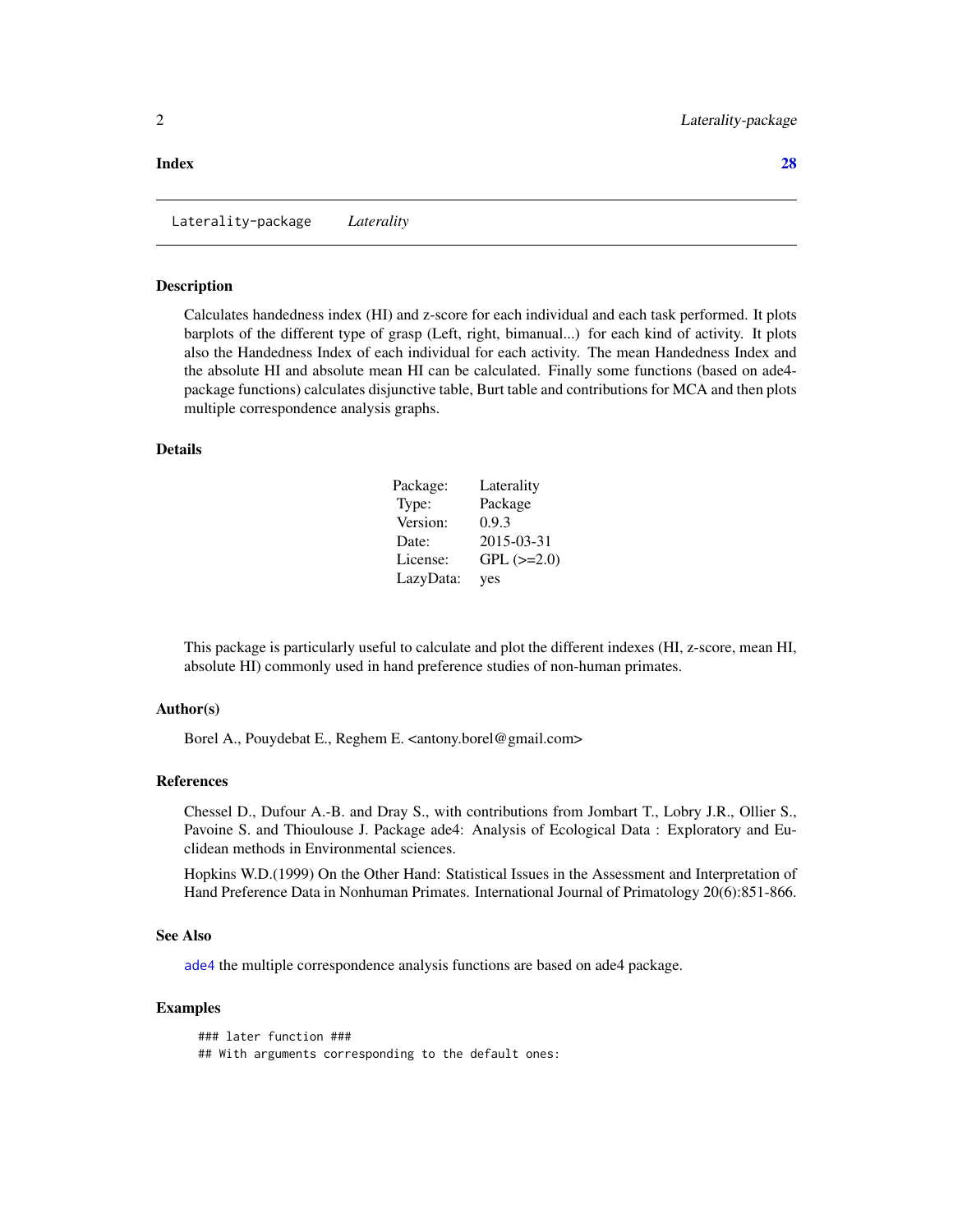#### <span id="page-2-0"></span>HImeanact 3

```
data(laterdata)
str(laterdata)
Data<-laterdata
later(Data, catch ="Food", indiv="Indiv", hand="Hand",
RightHand="R", LeftHand="L", savetable = FALSE)
## or
later(Data)
## With arguments different from the default ones:
data(lateradata)
str(lateradata)
Data<-lateradata
later(Data, catch ="Act", indiv="Individual", hand="HandPref",
RightHand="Right", LeftHand="Left", savetable = FALSE)
### HIndiv function ###
## With arguments corresponding to the default ones:
str(laterdata)
Data<-laterdata
HIndiv(Data, catch="Food", hand="Hand", indiv = "Indiv",
RightHand = "R", LeftHand = "L", legendlocation=FALSE, legend.text=TRUE)
## or
HIndiv(Data, legendlocation=FALSE, legend.text=TRUE)
## With arguments different from the default ones:
str(lateradata)
Data<-lateradata
HIndiv(Data, catch="Act", hand="HandPref", indiv = "Individual",
RightHand = "Right", LeftHand = "Left", legendlocation=FALSE, legend.text=TRUE)
### HImeanact function ###
## With arguments corresponding to the default ones:
str(laterdata)
Data<-laterdata
HImeanact(Data, catch="Food", hand="Hand", indiv = "Indiv",
RightHand = "R", LeftHand = "L")
## or
HImeanact(Data)
## With arguments different from the default ones:
str(lateradata)
Data<-lateradata
HImeanact(Data, catch="Act", hand="HandPref", indiv = "Individual",
RightHand = "Right", LeftHand = "Left")
```
HImeanact *HImeanact: this function calculates the mean Handedness Index for each activity.*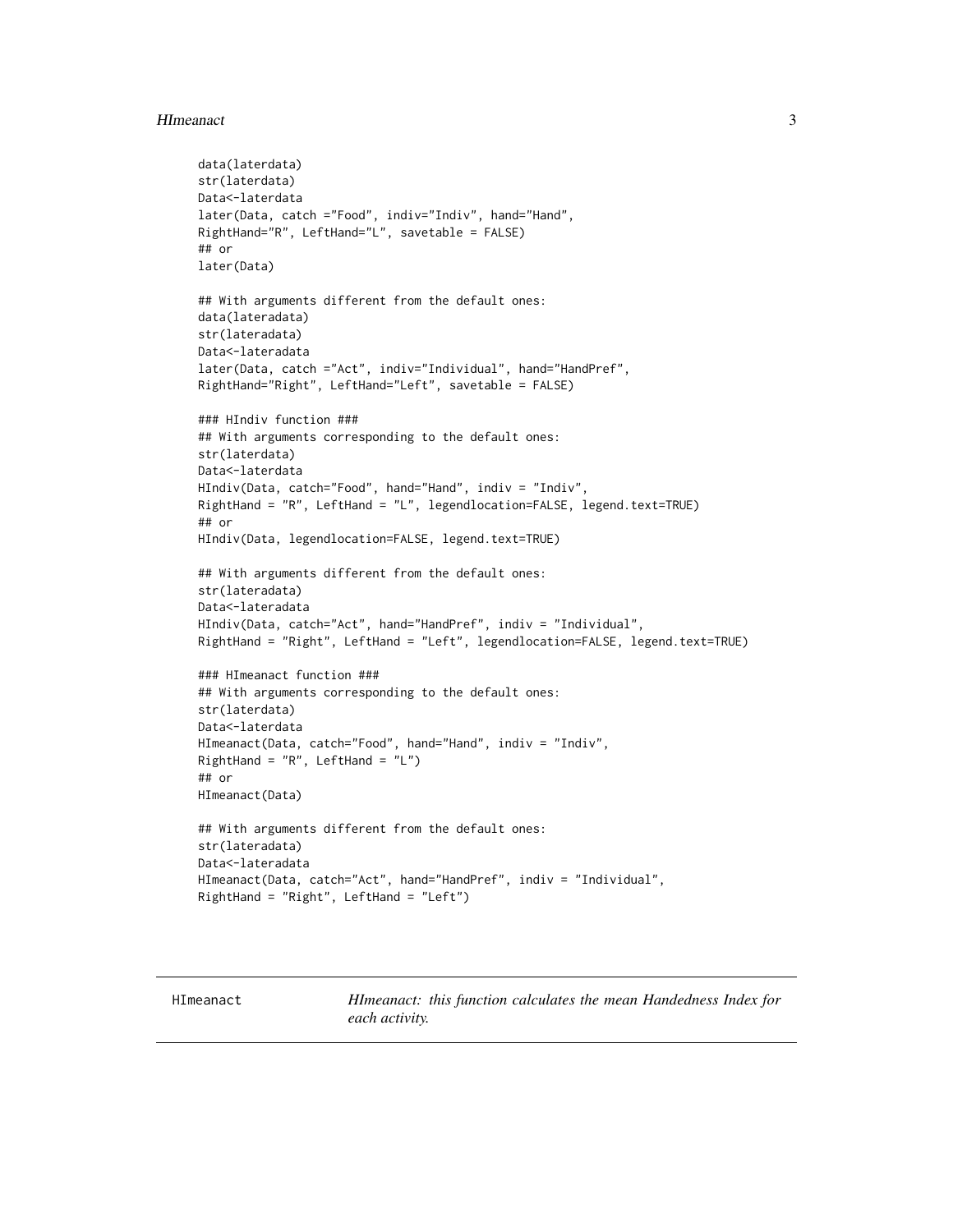#### Description

Calculates the mean Handedness Index for each task performed and plots the corresponding histogram. The results can be saved in a .csv file.

#### Usage

```
HImeanact(data, catch = "Food", hand = "Hand", indiv = "Indiv",
RightHand = "R", LeftHand = "L", col = 2:((length(levels
(data[[catch]]))) + 1), ylab = "Mean handedness index",
main = "Hand preference regarding to the performed task",
legend.text = FALSE, beside = TRUE, ylim = c(-1, 1), names.arg=levels(data[[catch]]),
legendlocation = FALSE, standarderror=TRUE, cex = 1, pt.cex = 2, pch = 15,
horiz = FALSE, savetable = FALSE, file = "HImeanPerAct.csv")
```

| data        | The object (data.frame) containing your data with at least the qualitative vari-<br>ables concerning the hand used (hand), the individuals (indiv) and the activity<br>performed (catch).                                                                                          |
|-------------|------------------------------------------------------------------------------------------------------------------------------------------------------------------------------------------------------------------------------------------------------------------------------------|
| catch       | The name/header of the column concerning the activity carried out (by default<br>"Food"), if you made individuals catching different objects (ob1, ob2, ob3, ob4)<br>and named the variale "ObjectCatched", write catch = "ObjectCatched".                                         |
| hand        | The name/header of the column concerning the hand used (by default "Hand").                                                                                                                                                                                                        |
| indiv       | The name/header of the column concerning the individuals (by default "Indiv").                                                                                                                                                                                                     |
| RightHand   | The code used in the database (and particularly in the "hand" variable) for<br>"RightHand". If "RightHand" is coded as "Right" write RightHand = "Right"<br>(by default "R").                                                                                                      |
| LeftHand    | The code used in the database (and particularly in the "hand" variable) for "Left-<br>Hand". If "LeftHand" is coded as "Left" write LeftHand = "Left" (by default<br>"L").                                                                                                         |
| col         | A list of color for the bars of the histogram. By default it will automatically find<br>the number of colors you need but it's using the 8 colors of the default palette of<br>R. If you need more don't forget to select another palette or to name the color<br>you want to add. |
| ylab        | A title for the y axis.                                                                                                                                                                                                                                                            |
| main        | The main title of the graph.                                                                                                                                                                                                                                                       |
| legend.text | If legend text $=$ TRUE, the legend will be automatically placed on the graph. If<br>$legend.text = FALSE, no legend will appear except if legendlocation = TRUE.$                                                                                                                 |
| beside      | If FALSE, the columns of height are portrayed as stacked bars, and if TRUE the<br>columns are portrayed as juxtaposed bars.                                                                                                                                                        |
| ylim        | The minimum and maximum value of the y axis. For example ylim = $c(0,500)$ .<br>By default (ylim $=$ NULL) the values are automatically selected.                                                                                                                                  |
| names.arg   | Plot the name of the arguments under each bar of the barplot. If names.args=FALSE,<br>one should choose to turn to TRUE legend.text or legendlocation.                                                                                                                             |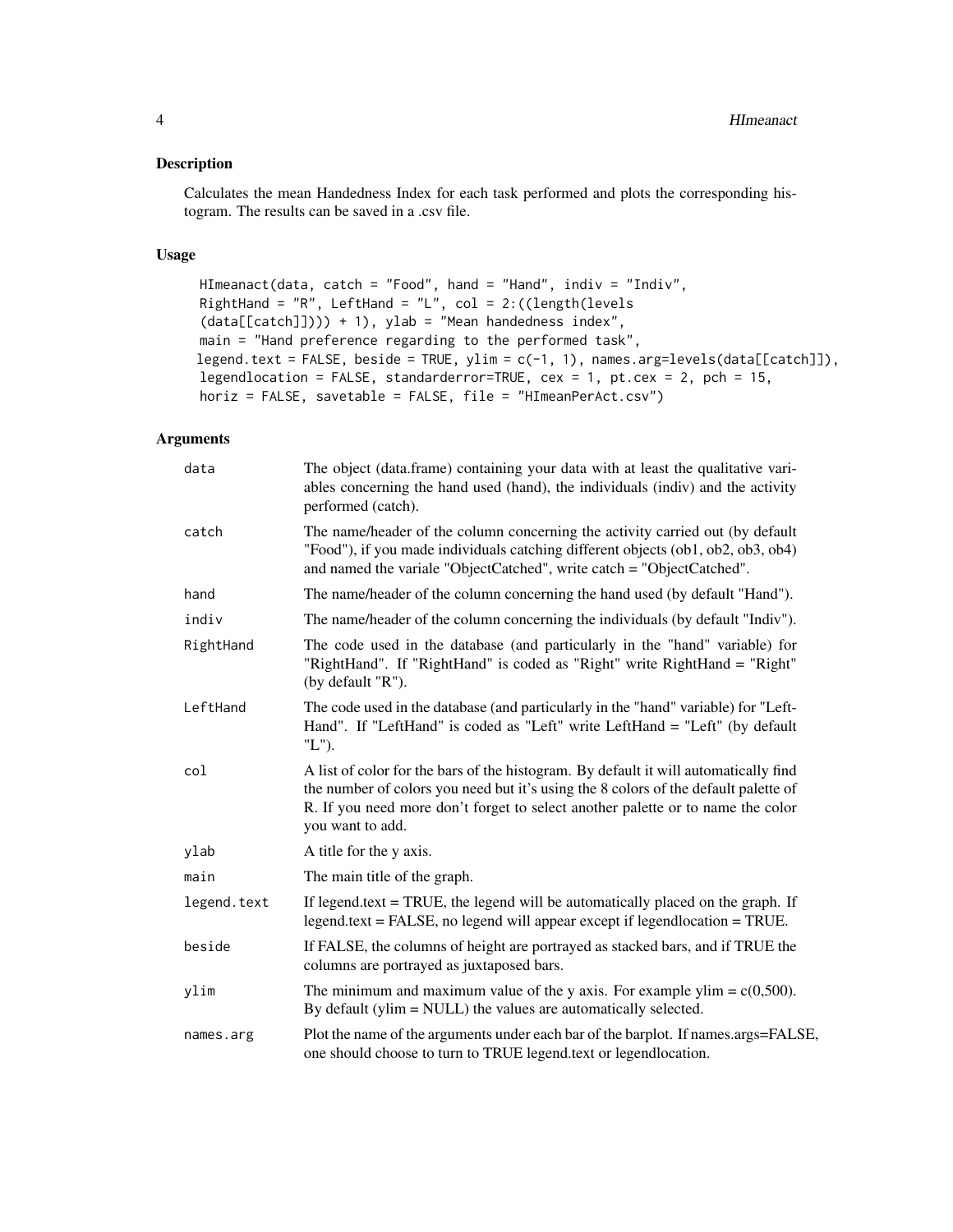#### HImeanact 5

|               | legendlocation If TRUE you will have to click where you want to place the legend after the plot<br>is done.                                                                                                                                                                                                                                  |
|---------------|----------------------------------------------------------------------------------------------------------------------------------------------------------------------------------------------------------------------------------------------------------------------------------------------------------------------------------------------|
| standarderror | If standard error bars will be plotted for each bar of the<br>barplot.                                                                                                                                                                                                                                                                       |
| cex           | A numeric giving the size of the legend characters.                                                                                                                                                                                                                                                                                          |
| pt.cex        | A numeric giving the size of the legend points.                                                                                                                                                                                                                                                                                              |
| pch           | This can either be a single character or an integer code for one of a set of graphics<br>symbols. This will be applied to the legend. (By default $pch = 15$ which is<br>square).                                                                                                                                                            |
| horiz         | If horiz = TRUE, the legend will be displayed horizontally (by default). If horiz<br>$=$ FALSE, the legend will be displayed vertically.                                                                                                                                                                                                     |
| savetable     | This arguments permits to save directly the results of the function in a .csv file<br>in the workspace of R. If savetable $=$ "csv" there will be "." for the decimal point<br>and a "," for the separator. If savetable $=$ "csv2" there will be "," for the decimal<br>point and a ";" for the separator. (by default savetable $=$ FALSE) |
| file          | This argument will work if savetable = " $\csc$ " or " $\csc$ ". It gives the name of the<br>$\cos$ file saved (by default file = "HImeanPerAct.csv")                                                                                                                                                                                        |

#### Details

The mean HI is calculated from the HI of each task performes by each individual.

#### Value

The function returns results of class "data.frame".

#### Author(s)

Borel A., Pouydebat E., Reghem E. <antony.borel@gmail.com>

#### Examples

```
## With arguments corresponding to the default ones:
  data(laterdata)
  str(laterdata)
  Data<-laterdata
  HImeanact(Data, catch="Food", hand="Hand", indiv = "Indiv",
  RightHand = "R", LeftHand = "L", legendlocation=FALSE)
  ## or
  HImeanact(Data)
  ## With arguments different from the default ones:
  data(lateradata)
  str(lateradata)
  Data<-lateradata
  HImeanact(Data, catch="Act", hand="HandPref", indiv = "Individual",
  RightHand = "Right", LeftHand = "Left")
```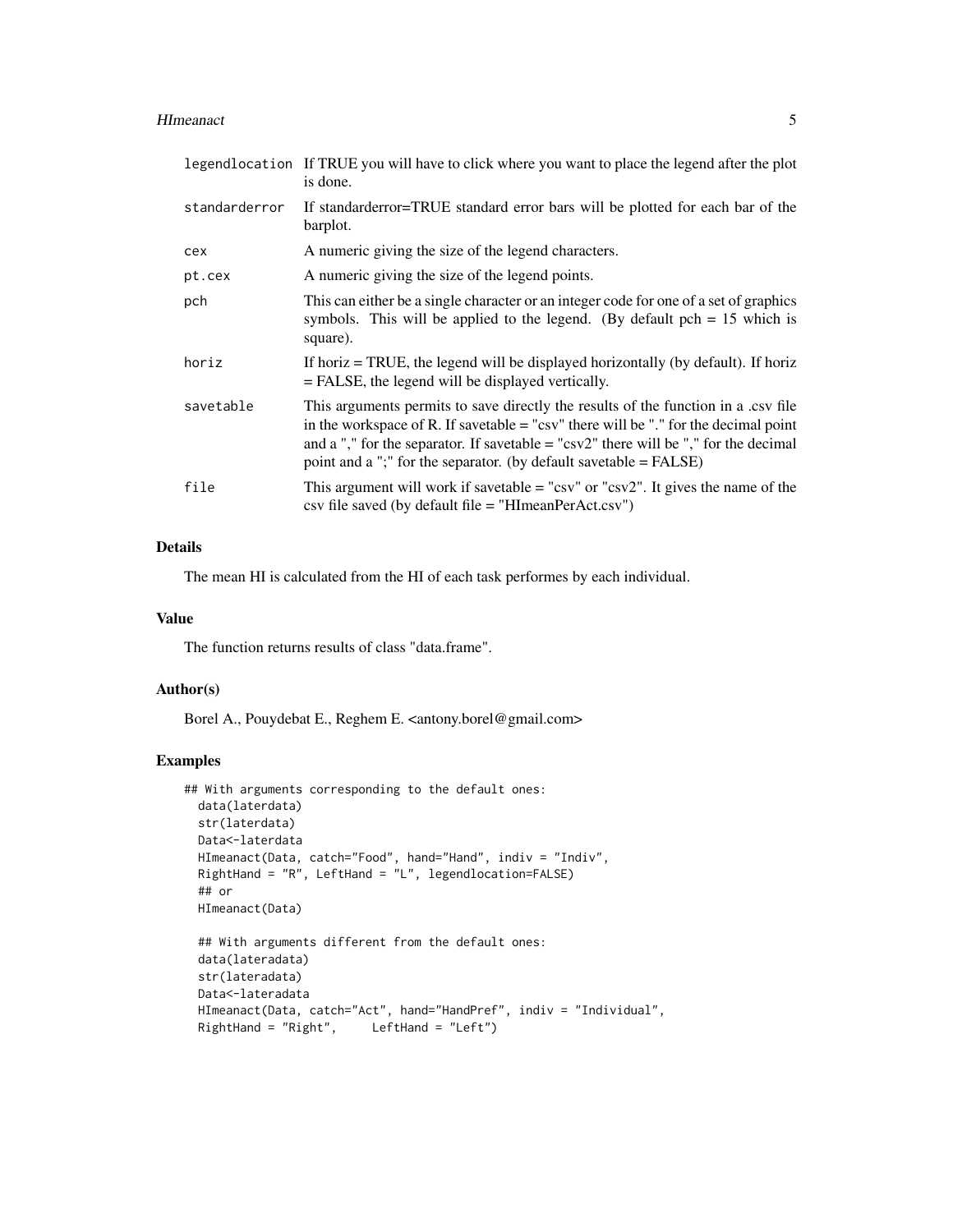<span id="page-5-0"></span>HImeanactabs *HImeanactabs: this function calculates the absolute mean Handedness Index for each activity.*

#### Description

Calculates the absolute mean Handedness Index for each task performed and plots the corresponding histogram. The results can be saved in a .csv file.

#### Usage

```
HImeanactabs(data, catch = "Food", hand = "Hand", indiv = "Indiv",
RightHand = "R", LeftHand = "L", col = 2:((length(levels
(data[[catch]]))) + 1), ylab = "Mean handedness index",
main = "Hand preference regarding to the performed task",
legend.text = FALSE, beside = TRUE, ylim = c(-1, 1), names.argv = levels(data[[catch]]),legendlocation = FALSE, standarderror=TRUE, cex = 1, pt.cex = 2, pch = 15,
horiz = FALSE, savetable = FALSE, file = "HImeanPerActabs.csv")
```

| data        | The object (data.frame) containing your data with at least the qualitative vari-<br>ables concerning the hand used (hand), the individuals (indiv) and the activity<br>performed (catch).                                                                                          |
|-------------|------------------------------------------------------------------------------------------------------------------------------------------------------------------------------------------------------------------------------------------------------------------------------------|
| catch       | The name/header of the column concerning the activity carried out (by default<br>"Food"), if you made individuals catching different objects (ob1, ob2, ob3, ob4)<br>and named the variale "ObjectCatched", write catch = "ObjectCatched".                                         |
| hand        | The name/header of the column concerning the hand used (by default "Hand").                                                                                                                                                                                                        |
| indiv       | The name/header of the column concerning the individuals (by default "Indiv").                                                                                                                                                                                                     |
| RightHand   | The code used in the database (and particularly in the "hand" variable) for<br>"RightHand". If "RightHand" is coded as "Right" write RightHand = "Right"<br>(by default "R").                                                                                                      |
| LeftHand    | The code used in the database (and particularly in the "hand" variable) for "Left-<br>Hand". If "LeftHand" is coded as "Left" write LeftHand = "Left" (by default<br>"L").                                                                                                         |
| col         | A list of color for the bars of the histogram. By default it will automatically find<br>the number of colors you need but it's using the 8 colors of the default palette of<br>R. If you need more don't forget to select another palette or to name the color<br>you want to add. |
| ylab        | A title for the y axis.                                                                                                                                                                                                                                                            |
| main        | The main title of the graph.                                                                                                                                                                                                                                                       |
| legend.text | If legend text $=$ TRUE, the legend will be automatically placed on the graph. If<br>$legend.text = FALSE$ , no legend will appear except if legendlocation = TRUE.                                                                                                                |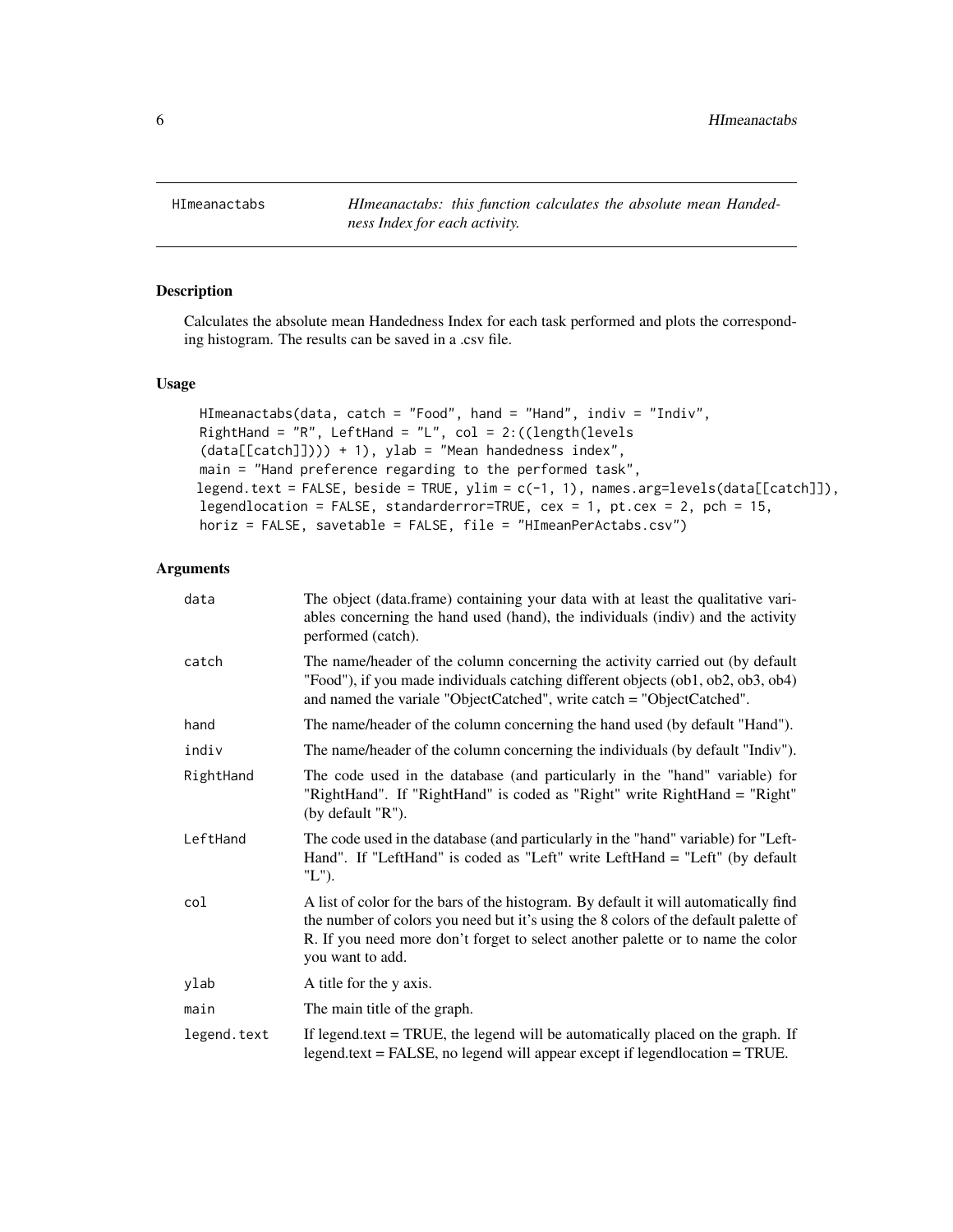#### HImeanactabs 7

| beside        | If FALSE, the columns of height are portrayed as stacked bars, and if TRUE the<br>columns are portrayed as juxtaposed bars.                                                                                                                                                                                                                |
|---------------|--------------------------------------------------------------------------------------------------------------------------------------------------------------------------------------------------------------------------------------------------------------------------------------------------------------------------------------------|
| ylim          | The minimum and maximum value of the y axis. For example ylim = $c(0,500)$ .<br>By default (ylim = NULL) the values are automatically selected.                                                                                                                                                                                            |
| names.arg     | Plot the name of the arguments under each bar of the barplot. If names.args=FALSE,<br>one should choose to turn to TRUE legend.text or legendlocation.                                                                                                                                                                                     |
|               | legendlocation If TRUE you will have to click where you want to place the legend after the plot<br>is done.                                                                                                                                                                                                                                |
| standarderror | If standard error bars will be plotted for each bar of the<br>barplot.                                                                                                                                                                                                                                                                     |
| cex           | A numeric giving the size of the legend characters.                                                                                                                                                                                                                                                                                        |
| pt.cex        | A numeric giving the size of the legend points.                                                                                                                                                                                                                                                                                            |
| pch           | This can either be a single character or an integer code for one of a set of graphics<br>symbols. This will be applied to the legend. (By default $pch = 15$ which is<br>square).                                                                                                                                                          |
| horiz         | If horiz $=$ TRUE, the legend will be displayed horizontally (by default). If horiz<br>= FALSE, the legend will be displayed vertically.                                                                                                                                                                                                   |
| savetable     | This arguments permits to save directly the results of the function in a .csv file<br>in the workspace of R. If savetable $=$ "csv" there will be "." for the decimal point<br>and a "," for the separator. If savetable $=$ "csv2" there will be "," for the decimal<br>point and a ";" for the separator. (by default savetable = FALSE) |
| file          | This argument will work if savetable = " $\text{csv}$ " or " $\text{csv}2$ ". It gives the name of the<br>csv file saved (by default file = "HImeanPerActabs.csv")                                                                                                                                                                         |

#### Value

The function returns results of class "data.frame".

#### Author(s)

Borel A., Pouydebat E., Reghem E. <antony.borel@gmail.com>

#### Examples

```
## With arguments corresponding to the default ones:
data(laterdata)
str(laterdata)
Data<-laterdata
HImeanactabs(Data, catch="Food", hand="Hand", indiv = "Indiv",
RightHand = "R", LeftHand = "L")## or
HImeanactabs(Data)
## With arguments different from the default ones:
data(lateradata)
```

```
str(lateradata)
Data<-lateradata
```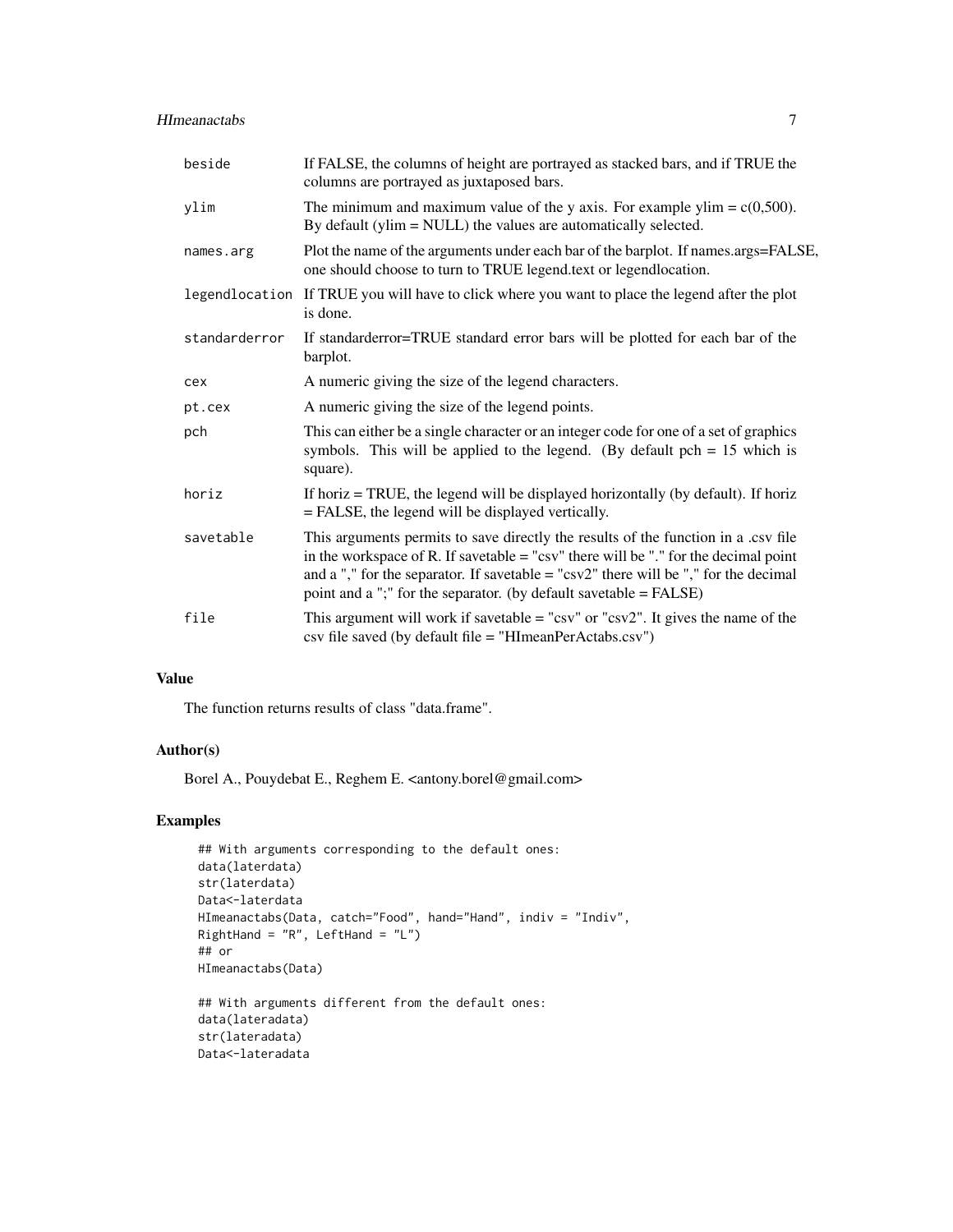```
HImeanactabs(Data, catch="Act", hand="HandPref", indiv = "Individual",
RightHand = "Right", LeftHand = "Left")
```
HImeanind *HImeanind: this function calculates the mean Handedness Index of each individual.*

#### Description

Calculates the mean Handedness Index of each individual and plots the corresponding histogram. The results can be saved in a .csv file.

#### Usage

```
HImeanind(data, catch = "Food", hand = "Hand", indiv = "Indiv",
RightHand = "R", LeftHand = "L", col = 2:((length(levels
(data[[indiv]])) + 1), ylab = "Mean handedness index",main = "Hand preference regarding to the individuals",
legend.text = FALSE, beside = TRUE, ylim = c(-1, 1), names.argv = levels(data[[indiv]]),legendlocation = FALSE, standarderror=TRUE, cex = 1, pt.cex = 2, pch = 15,
horiz = FALSE, savetable = FALSE, file = "HImeanPerIndiv.csv")
```

| data      | The object (data.frame) containing your data with at least the qualitative vari-<br>ables concerning the hand used (hand), the individuals (indiv) and the activity<br>performed (catch).                                                                                          |
|-----------|------------------------------------------------------------------------------------------------------------------------------------------------------------------------------------------------------------------------------------------------------------------------------------|
| catch     | The name/header of the column concerning the activity carried out (by default)<br>"Food"), if you made individuals catching different objects (ob1, ob2, ob3, ob4)<br>and named the variale "ObjectCatched", write catch = "ObjectCatched".                                        |
| hand      | The name/header of the column concerning the hand used (by default "Hand").                                                                                                                                                                                                        |
| indiv     | The name/header of the column concerning the individuals (by default "Indiv").                                                                                                                                                                                                     |
| RightHand | The code used in the database (and particularly in the "hand" variable) for<br>"RightHand". If "RightHand" is coded as "Right" write RightHand = "Right"<br>(by default "R").                                                                                                      |
| LeftHand  | The code used in the database (and particularly in the "hand" variable) for "Left-<br>Hand". If "LeftHand" is coded as "Left" write LeftHand = "Left" (by default<br>$"L"$ ).                                                                                                      |
| col       | A list of color for the bars of the histogram. By default it will automatically find<br>the number of colors you need but it's using the 8 colors of the default palette of<br>R. If you need more don't forget to select another palette or to name the color<br>you want to add. |
| ylab      | A title for the y axis.                                                                                                                                                                                                                                                            |
| main      | The main title of the graph.                                                                                                                                                                                                                                                       |

<span id="page-7-0"></span>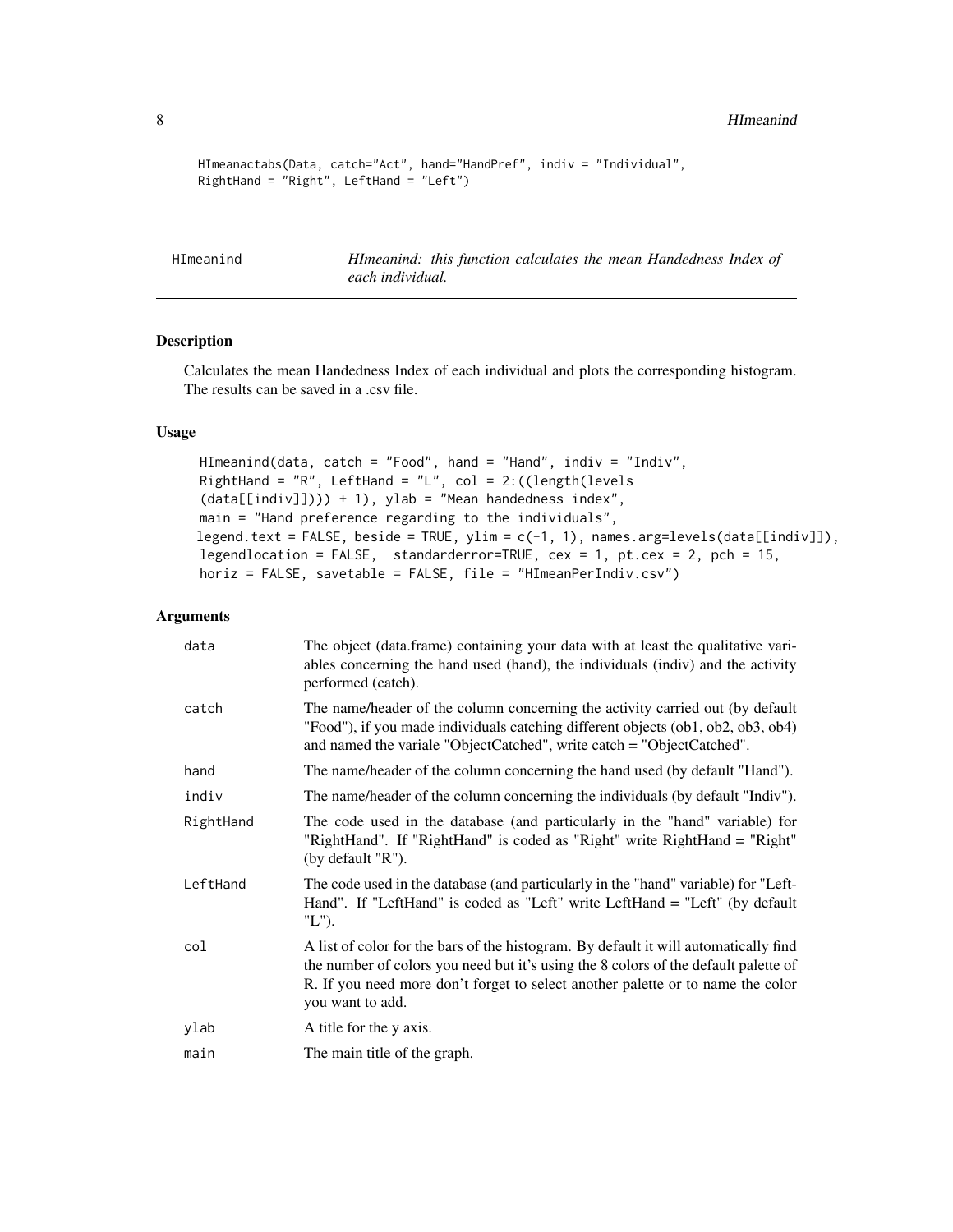#### HImeanind 9

| legend.text   | If legend.text $=$ TRUE, the legend will be automatically placed on the graph. If<br>legend.text = FALSE, no legend will appear except if legendlocation = TRUE.                                                                                                                                                                           |
|---------------|--------------------------------------------------------------------------------------------------------------------------------------------------------------------------------------------------------------------------------------------------------------------------------------------------------------------------------------------|
| beside        | If FALSE, the columns of height are portrayed as stacked bars, and if TRUE the<br>columns are portrayed as juxtaposed bars.                                                                                                                                                                                                                |
| ylim          | The minimum and maximum value of the y axis. For example ylim = $c(0,500)$ .<br>By default (ylim $=$ NULL) the values are automatically selected.                                                                                                                                                                                          |
| names.arg     | Plot the name of the arguments under each bar of the barplot. If names.args=FALSE,<br>one should choose to turn to TRUE legend.text or legendlocation.                                                                                                                                                                                     |
|               | legendlocation If TRUE you will have to click where you want to place the legend after the plot<br>is done.                                                                                                                                                                                                                                |
| standarderror | If standard error bars will be plotted for each bar of the<br>barplot.                                                                                                                                                                                                                                                                     |
| cex           | A numeric giving the size of the legend characters.                                                                                                                                                                                                                                                                                        |
| pt.cex        | A numeric giving the size of the legend points.                                                                                                                                                                                                                                                                                            |
| pch           | This can either be a single character or an integer code for one of a set of graphics<br>symbols. This will be applied to the legend. (By default $pch = 15$ which is<br>square).                                                                                                                                                          |
| horiz         | If horiz $=$ TRUE, the legend will be displayed horizontally. If horiz $=$ FALSE<br>(by default), the legend will be displayed vertically.                                                                                                                                                                                                 |
| savetable     | This arguments permits to save directly the results of the function in a .csv file<br>in the workspace of R. If savetable $=$ "csv" there will be "." for the decimal point<br>and a "," for the separator. If savetable $=$ "csv2" there will be "," for the decimal<br>point and a ";" for the separator. (by default savetable = FALSE) |
| file          | This argument will work if savetable = " $\text{csv}$ " or " $\text{csv2}$ ". It gives the name of the<br>$\cos$ file saved (by default file = "HImeanPerIndiv. $\cos$ v")                                                                                                                                                                 |

#### Details

The mean HI is calculated from the HI of each individual for each task performed.

#### Value

The function returns results of class "data.frame".

#### Author(s)

Borel A., Pouydebat E., Reghem E. <antony.borel@gmail.com>

#### Examples

```
## With arguments corresponding to the default ones:
data(laterdata)
str(laterdata)
Data<-laterdata
HImeanind(Data, catch="Food", hand="Hand", indiv = "Indiv",
RightHand = "R", LeftHand = "L", horiz = FALSE)
## or
```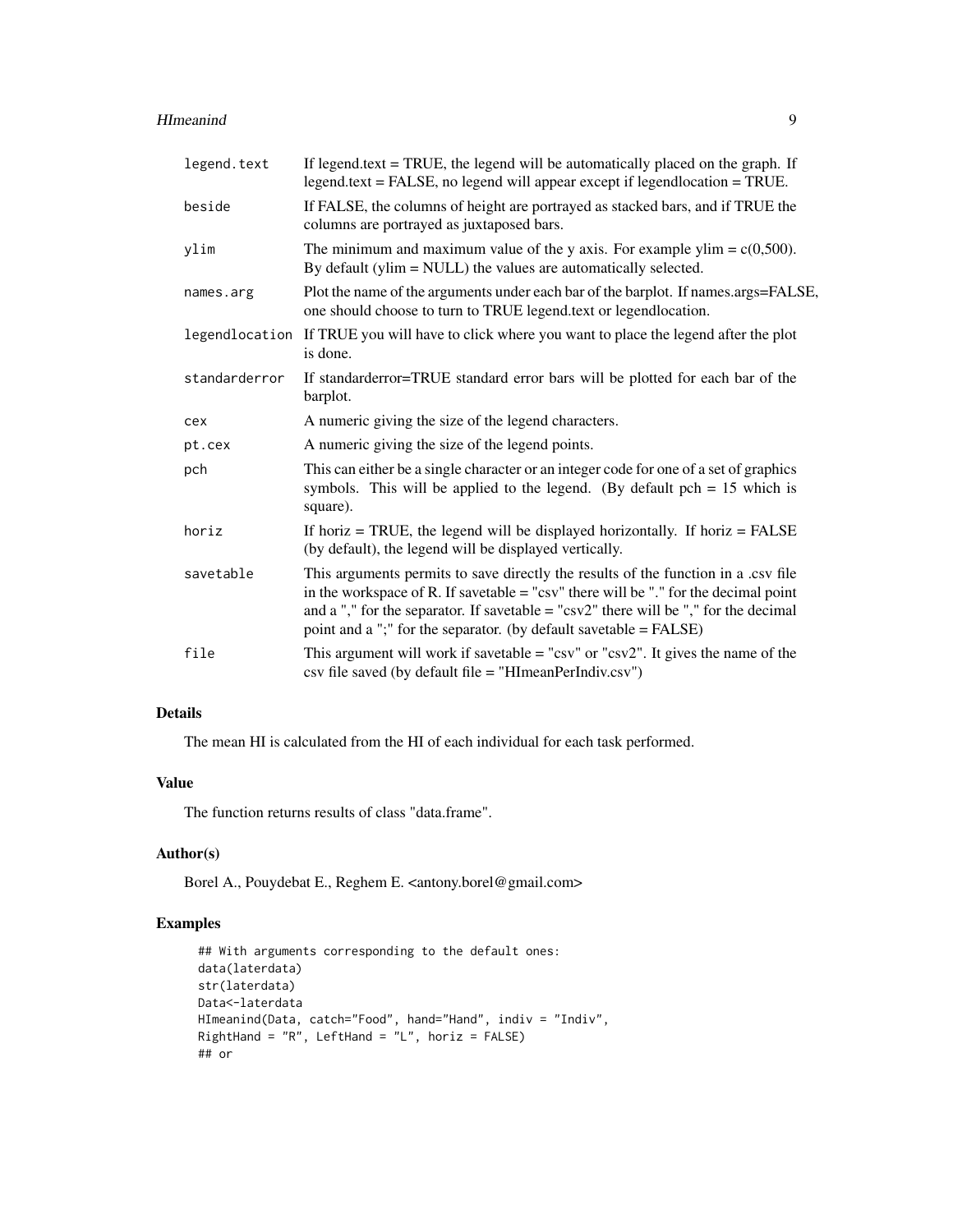```
HImeanind(Data, horiz = FALSE)
## With arguments different from the default ones:
data(lateradata)
str(lateradata)
Data<-lateradata
HImeanind(Data, catch="Act", hand="HandPref", indiv = "Individual",
RightHand = "Right", LeftHand = "Left", horiz = FALSE)
```
HImeanindabs *HImeanindabs: this function calculates the absolute mean Handedness Index of each individual.*

#### **Description**

Calculates the absolute mean Handedness Index of each individual and plots the corresponding histogram. The results can be saved in a .csv file.

#### Usage

```
HImeanindabs(data, catch = "Food", hand = "Hand", indiv = "Indiv",
RightHand = "R", LeftHand = "L", col = 2:((\text{length}(\text{levels})))(data[[indiv]]))) + 1), ylab = "Mean handedness index",
main = "Hand preference regarding to the individuals",
legend.text = FALSE, beside = TRUE, ylim = c(-1, 1), names.arg=levels(data[[indiv]]),
legendlocation = FALSE, standarderror=TRUE, cex = 1, pt.cex = 2, pch = 15,
horiz = FALSE, savetable = FALSE, file = "HImeanIndivabs.csv")
```

| data      | The object (data.frame) containing your data with at least the qualitative vari-<br>ables concerning the hand used (hand), the individuals (indiv) and the activity<br>performed (catch).                                                   |
|-----------|---------------------------------------------------------------------------------------------------------------------------------------------------------------------------------------------------------------------------------------------|
| catch     | The name/header of the column concerning the activity carried out (by default)<br>"Food"), if you made individuals catching different objects (ob1, ob2, ob3, ob4)<br>and named the variale "ObjectCatched", write catch = "ObjectCatched". |
| hand      | The name/header of the column concerning the hand used (by default "Hand").                                                                                                                                                                 |
| indiv     | The name/header of the column concerning the individuals (by default "Indiv").                                                                                                                                                              |
| RightHand | The code used in the database (and particularly in the "hand" variable) for<br>"RightHand". If "RightHand" is coded as "Right" write RightHand = "Right"<br>(by default "R").                                                               |
| LeftHand  | The code used in the database (and particularly in the "hand" variable) for "Left-<br>Hand". If "LeftHand" is coded as "Left" write LeftHand = "Left" (by default<br>$"L"$ ).                                                               |

<span id="page-9-0"></span>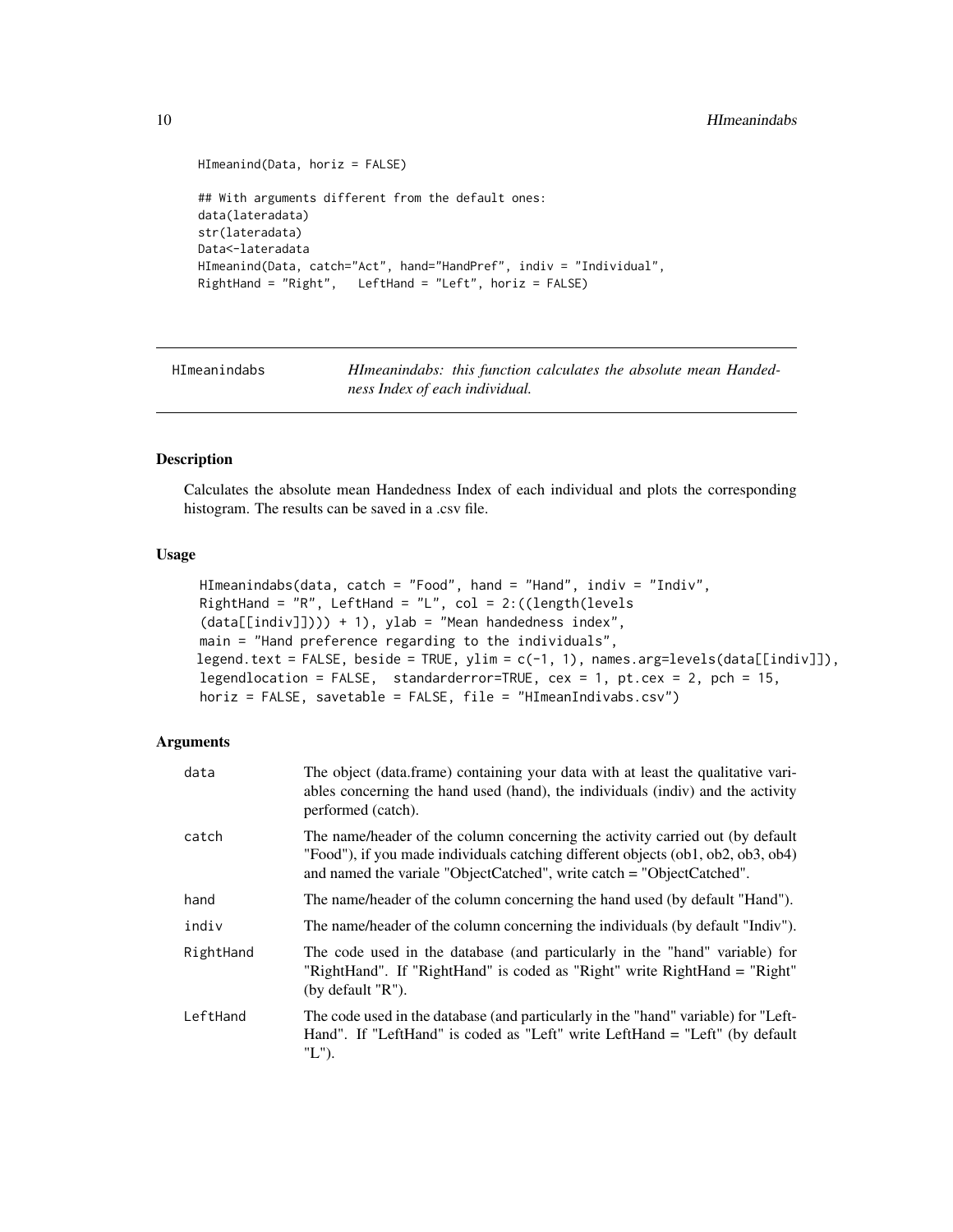| col           | A list of color for the bars of the histogram. By default it will automatically find<br>the number of colors you need but it's using the 8 colors of the default palette of<br>R. If you need more don't forget to select another palette or to name the color<br>you want to add.                                                                |
|---------------|---------------------------------------------------------------------------------------------------------------------------------------------------------------------------------------------------------------------------------------------------------------------------------------------------------------------------------------------------|
| ylab          | A title for the y axis.                                                                                                                                                                                                                                                                                                                           |
| main          | The main title of the graph.                                                                                                                                                                                                                                                                                                                      |
| legend.text   | If legend text $=$ TRUE, the legend will be automatically placed on the graph. If<br>legend.text = FALSE, no legend will appear except if legendlocation = TRUE.                                                                                                                                                                                  |
| beside        | If FALSE, the columns of height are portrayed as stacked bars, and if TRUE the<br>columns are portrayed as juxtaposed bars.                                                                                                                                                                                                                       |
| ylim          | The minimum and maximum value of the y axis. For example ylim = $c(0,500)$ .<br>By default (ylim = NULL) the values are automatically selected.                                                                                                                                                                                                   |
| names.arg     | Plot the name of the arguments under each bar of the barplot. If names.args=FALSE,<br>one should choose to turn to TRUE legend.text or legendlocation.                                                                                                                                                                                            |
|               | legendlocation If TRUE you will have to click where you want to place the legend after the plot<br>is done.                                                                                                                                                                                                                                       |
| standarderror | If standard error bars will be plotted for each bar of the<br>barplot.                                                                                                                                                                                                                                                                            |
| cex           | A numeric giving the size of the legend characters.                                                                                                                                                                                                                                                                                               |
| pt.cex        | A numeric giving the size of the legend points.                                                                                                                                                                                                                                                                                                   |
| pch           | This can either be a single character or an integer code for one of a set of graphics<br>symbols. This will be applied to the legend. (By default $pch = 15$ which is<br>square).                                                                                                                                                                 |
| horiz         | If horiz $=$ TRUE, the legend will be displayed horizontally. If horiz $=$ FALSE<br>(by default), the legend will be displayed vertically.                                                                                                                                                                                                        |
| savetable     | This arguments permits to save directly the results of the function in a .csv file<br>in the workspace of R. If savetable = "csv" there will be "." for the decimal point<br>and a "," for the separator. If savetable = " $\text{csv2}$ " there will be "," for the decimal<br>point and a ";" for the separator. (by default savetable = FALSE) |
| file          | This argument will work if savetable = " $\text{csv}$ " or " $\text{csv}$ ". It gives the name of the<br>$\cos$ file saved (by default file = "HImeanIndivabs. $\cos$ v")                                                                                                                                                                         |

#### Value

The function returns results of class "data.frame".

#### Author(s)

Borel A., Pouydebat E., Reghem E. <antony.borel@gmail.com>

#### Examples

## With arguments corresponding to the default ones: data(laterdata) str(laterdata)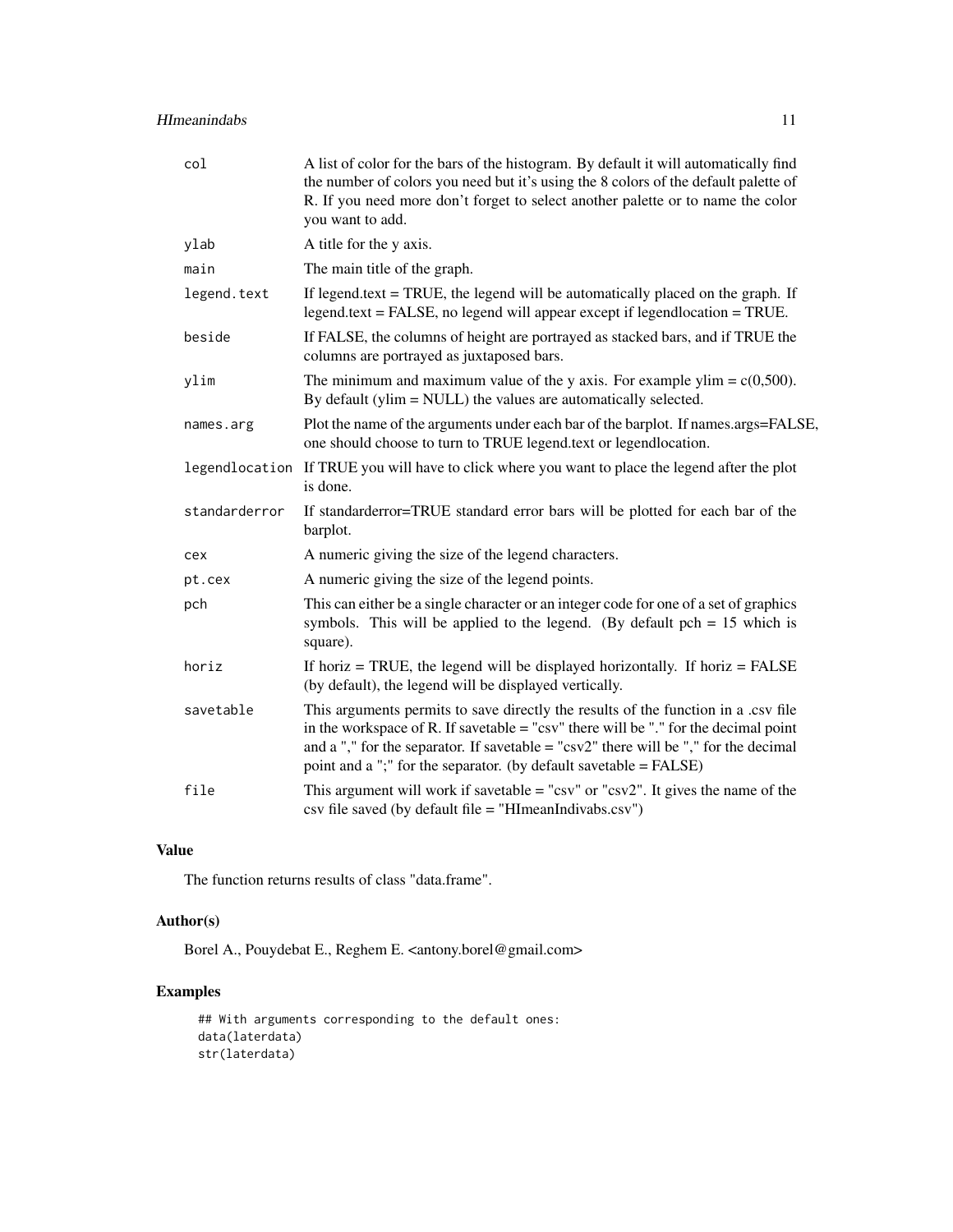#### <span id="page-11-0"></span>12 **HIndiv**

```
Data<-laterdata
HImeanindabs(Data, catch="Food", hand="Hand", indiv = "Indiv",
RightHand = "R", LeftHand = "L", horiz = FALSE)
## or
HImeanindabs(Data, horiz = FALSE)
## With arguments different from the default ones:
data(lateradata)
str(lateradata)
Data<-lateradata
HImeanindabs(Data, catch="Act", hand="HandPref", indiv = "Individual",
                        LeftHand = "Left", horiz = FALSE)
```
HIndiv *HIndiv: this function calculates the Handedness Index of each individual for each activity and plots the corresponding histogram.*

#### Description

Calculates the Handedness Index of each individual regarding to each task performed and plots the corresponding histogram for each individual. The results can be saved in a .csv file.

#### Usage

```
HIndiv(data, catch = "Food", hand = "Hand", indiv = "Indiv",
RightHand = "R", LeftHand = "L", col = 1:length(levels
(data[[catch]])), ylab = "Handedness index",
main = "Hand preference regarding to the performed task by each individual",
cex.main = 1, legend.text = FALSE,
beside = TRUE, ylim = c(-1, 1), vlines = TRUE, hlines = TRUE,
legendlocation = TRUE, cex = 1, pt.cex = 2, pch = 15,
savetable = FALSE, file = "HIperIndiv.csv")
```

| data      | The object (data.frame) containing your data with at least the qualitative vari-<br>ables concerning the hand used (hand), the individuals (indiv) and the activity<br>performed (catch).                                                   |
|-----------|---------------------------------------------------------------------------------------------------------------------------------------------------------------------------------------------------------------------------------------------|
| catch     | The name/header of the column concerning the activity carried out (by default)<br>"Food"), if you made individuals catching different objects (ob1, ob2, ob3, ob4)<br>and named the variale "ObjectCatched", write catch = "ObjectCatched". |
| hand      | The name/header of the column concerning the hand used (by default "Hand").                                                                                                                                                                 |
| indiv     | The name/header of the column concerning the individuals (by default "Indiv").                                                                                                                                                              |
| RightHand | The code used in the database (and particularly in the "hand" variable) for<br>"RightHand". If "RightHand" is coded as "Right" write RightHand = "Right"<br>(by default "R").                                                               |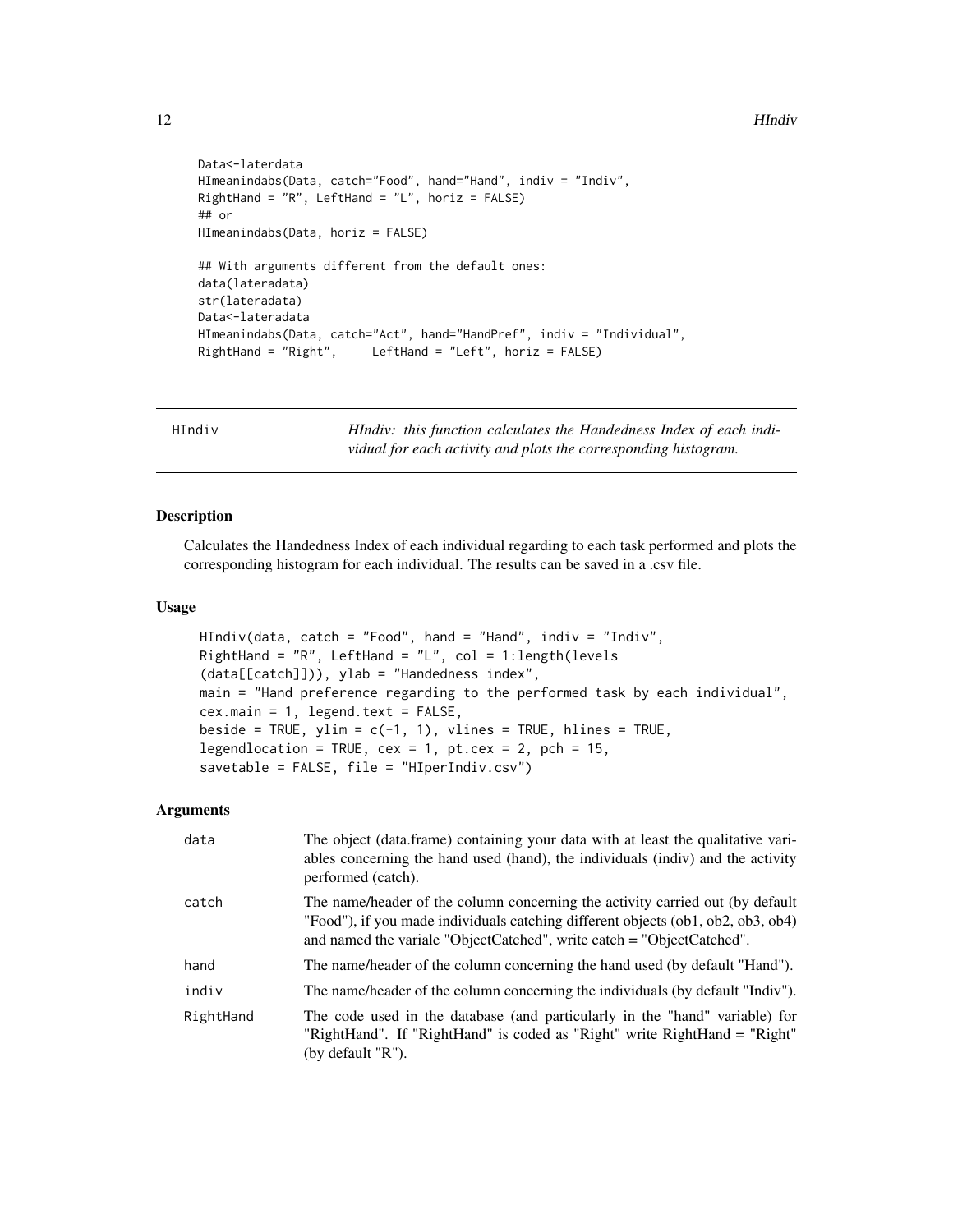#### HIndiv and the state of the state of the state of the state of the state of the state of the state of the state of the state of the state of the state of the state of the state of the state of the state of the state of the

| LeftHand    | The code used in the database (and particularly in the "hand" variable) for "Left-<br>Hand". If "LeftHand" is coded as "Left" write LeftHand = "Left" (by default<br>$"L"$ ).                                                                                                                                                                       |
|-------------|-----------------------------------------------------------------------------------------------------------------------------------------------------------------------------------------------------------------------------------------------------------------------------------------------------------------------------------------------------|
| col         | A list of color for the bars of the histogram. By default it will automatically find<br>the number of colors you need but it's using the 8 colors of the default palette of<br>R. If you need more don't forget to select another palette or to name the color<br>you want to add.                                                                  |
| ylab        | A title for the y axis.                                                                                                                                                                                                                                                                                                                             |
| main        | The main title of the graph.                                                                                                                                                                                                                                                                                                                        |
| cex.main    | A numeric giving the size of the main title characters.                                                                                                                                                                                                                                                                                             |
| legend.text | If legend text $=$ TRUE, the legend will be automatically placed on the graph. If<br>$legend.text = FALSE, no legend will appear except if legendlocation = TRUE.$                                                                                                                                                                                  |
| beside      | If FALSE, the columns of height are portrayed as stacked bars, and if TRUE the<br>columns are portrayed as juxtaposed bars.                                                                                                                                                                                                                         |
| ylim        | The minimum and maximum value of the y axis. For example ylim = $c(0,500)$ .<br>By default (ylim $=$ NULL) the values are automatically selected.                                                                                                                                                                                                   |
| vlines      | If vlines = TRUE (by default), vertical lines are drawn between the histogram of<br>each individual.                                                                                                                                                                                                                                                |
| hlines      | If hlines = TRUE (by defaut), horizontal lines are drawn at $y = 0$ for each his-<br>togram.                                                                                                                                                                                                                                                        |
|             | legendlocation If TRUE you will have to click where you want to place the legend after the plot<br>is done.                                                                                                                                                                                                                                         |
| cex         | A numeric giving the size of the legend characters.                                                                                                                                                                                                                                                                                                 |
| pt.cex      | A numeric giving the size of the legend points.                                                                                                                                                                                                                                                                                                     |
| pch         | This can either be a single character or an integer code for one of a set of graphics<br>symbols. This will be applied to the legend. (By default $pch = 15$ which is<br>square).                                                                                                                                                                   |
| savetable   | This arguments permits to save directly the results of the function in a .csv file<br>in the workspace of R. If savetable $=$ "csv" there will be "." for the decimal point<br>and a "," for the separator. If savetable = " $\text{csv2}$ " there will be "," for the decimal<br>point and a ";" for the separator. (by default savetable = FALSE) |
| file        | This argument will work if savetable = " $\text{csv}$ " or " $\text{csv2}$ ". It gives the name of the<br>csv file saved (by default file = "HIperIndiv.csv")                                                                                                                                                                                       |

#### Value

The function returns results of class "matrix".

### Author(s)

Borel A., Pouydebat E., Reghem E. <antony.borel@gmail.com>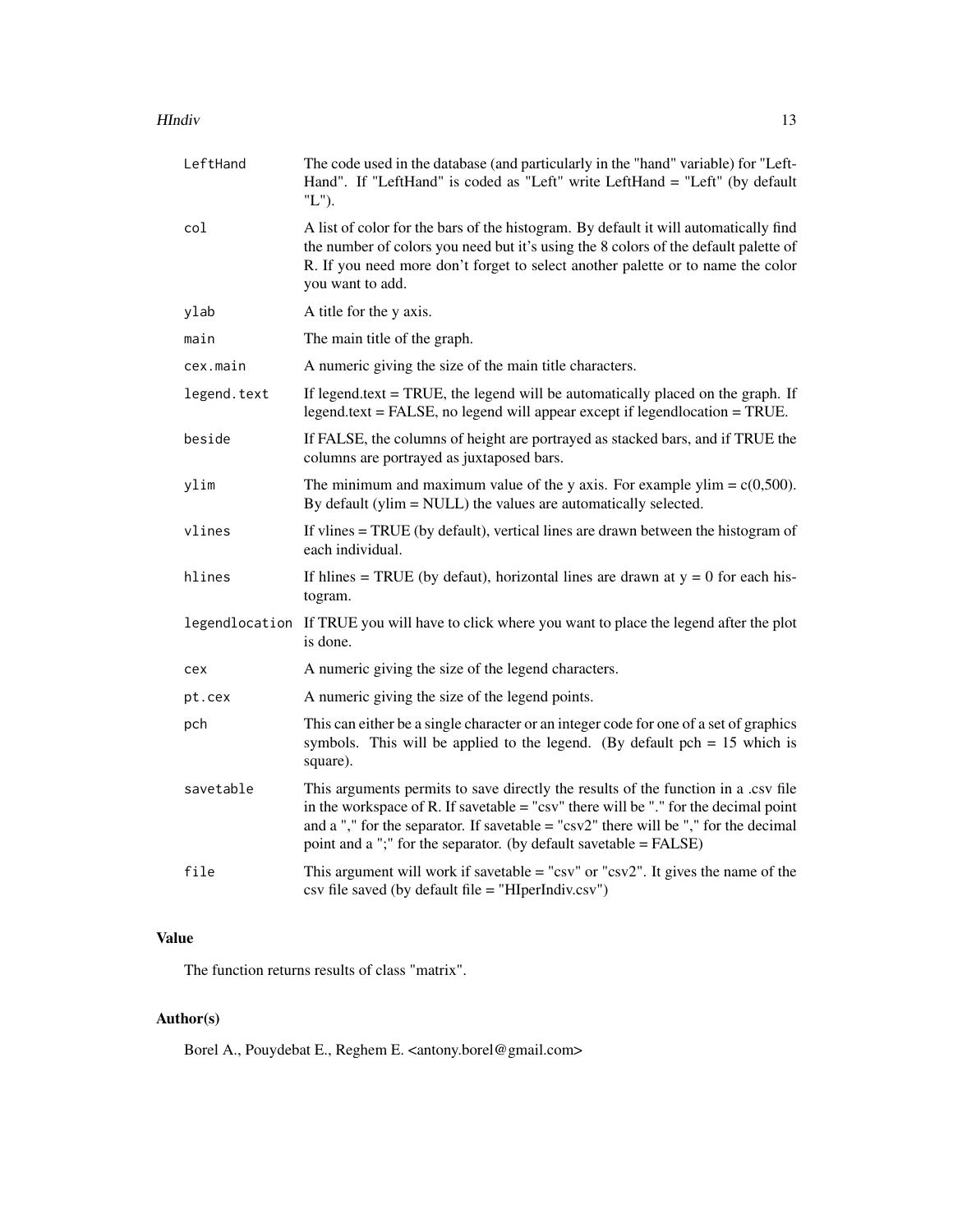#### Examples

```
## With arguments corresponding to the default ones:
data(laterdata)
str(laterdata)
Data<-laterdata
HIndiv(Data, catch="Food", hand="Hand", indiv = "Indiv",
RightHand = "R", LeftHand = "L", legendlocation=FALSE, legend.text=TRUE)
## or
HIndiv(Data, legendlocation=FALSE, legend.text=TRUE)
## With arguments different from the default ones:
data(lateradata)
str(lateradata)
Data<-lateradata
HIndiv(Data, catch="Act", hand="HandPref", indiv = "Individual",
RightHand = "Right", LeftHand = "Left", legendlocation=FALSE, legend.text=TRUE)
```

| HIndivabs |  |
|-----------|--|
|-----------|--|

HIndivabs: this function calculates the absolute Handedness Index *of each individual for each activity and plots the corresponding histogram.*

#### Description

Calculates the absolute Handedness Index of each individual regarding to each task performed and plots the corresponding histogram for each individual. The results can be saved in a .csv file.

#### Usage

```
HIndivabs(data, catch = "Food", hand = "Hand", indiv = "Indiv",
RightHand = "R", LeftHand = "L", col = 1: length(levels
(data[[catch]])), ylab = "Absolute handedness index",
main = "Hand preference regarding to the performed task by each individual",
cex.main = 1, legend.text = FALSE, beside = TRUE,
ylim = c(0, 1), vlines = TRUE, hlines = TRUE, legendlocation = TRUE,
cex = 1, pt.cex = 2, pch = 15, savetable = FALSE,
file = "HIperIndivabs.csv")
```

| data  | The object (data.frame) containing your data with at least the qualitative vari-<br>ables concerning the hand used (hand), the individuals (indiv) and the activity<br>performed (catch).                                                   |
|-------|---------------------------------------------------------------------------------------------------------------------------------------------------------------------------------------------------------------------------------------------|
| catch | The name/header of the column concerning the activity carried out (by default)<br>"Food"), if you made individuals catching different objects (ob1, ob2, ob3, ob4)<br>and named the variale "ObjectCatched", write catch = "ObjectCatched". |
| hand  | The name/header of the column concerning the hand used (by default "Hand").                                                                                                                                                                 |
|       |                                                                                                                                                                                                                                             |

<span id="page-13-0"></span>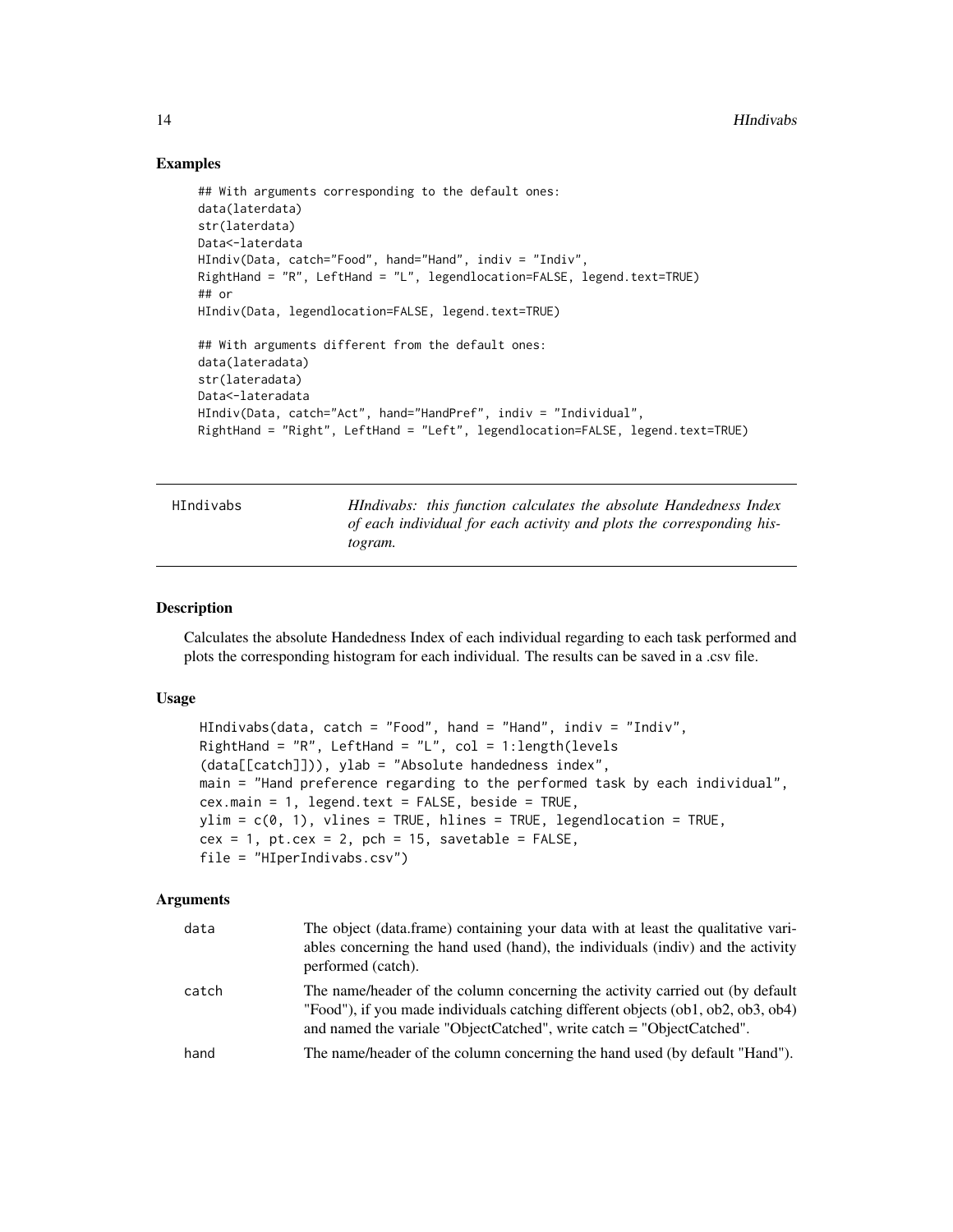#### HIndivabs 15

| indiv          | The name/header of the column concerning the individuals (by default "Indiv").                                                                                                                                                                                                                                                                      |
|----------------|-----------------------------------------------------------------------------------------------------------------------------------------------------------------------------------------------------------------------------------------------------------------------------------------------------------------------------------------------------|
| RightHand      | The code used in the database (and particularly in the "hand" variable) for<br>"RightHand". If "RightHand" is coded as "Right" write RightHand = "Right"<br>(by default "R").                                                                                                                                                                       |
| LeftHand       | The code used in the database (and particularly in the "hand" variable) for "Left-<br>Hand". If "LeftHand" is coded as "Left" write LeftHand = "Left" (by default<br>"L").                                                                                                                                                                          |
| col            | A list of color for the bars of the histogram. By default it will automatically find<br>the number of colors you need but it's using the 8 colors of the default palette of<br>R. If you need more don't forget to select another palette or to name the color<br>you want to add.                                                                  |
| ylab           | A title for the y axis.                                                                                                                                                                                                                                                                                                                             |
| main           | The main title of the graph.                                                                                                                                                                                                                                                                                                                        |
| cex.main       | A numeric giving the size of the main title characters.                                                                                                                                                                                                                                                                                             |
| legend.text    | If legend.text = TRUE, the legend will be automatically placed on the graph. If<br>legend.text = FALSE, no legend will appear except if legendlocation = TRUE.                                                                                                                                                                                      |
| beside         | If FALSE, the columns of height are portrayed as stacked bars, and if TRUE the<br>columns are portrayed as juxtaposed bars.                                                                                                                                                                                                                         |
| ylim           | The minimum and maximum value of the y axis. For example ylim = $c(0,500)$ .<br>By default (ylim = NULL) the values are automatically selected.                                                                                                                                                                                                     |
| vlines         | If vlines = TRUE (by default), vertical lines are drawn between the histogram of<br>each individual.                                                                                                                                                                                                                                                |
| hlines         | If hlines = TRUE (by defaut), horizontal lines are drawn at $y = 0$ for each his-<br>togram.                                                                                                                                                                                                                                                        |
| legendlocation | If TRUE you will have to click where you want to place the legend after the plot<br>is done.                                                                                                                                                                                                                                                        |
| cex            | A numeric giving the size of the legend characters.                                                                                                                                                                                                                                                                                                 |
| pt.cex         | A numeric giving the size of the legend points.                                                                                                                                                                                                                                                                                                     |
| pch            | This can either be a single character or an integer code for one of a set of graphics<br>symbols. This will be applied to the legend. (By default $pch = 15$ which is<br>square).                                                                                                                                                                   |
| savetable      | This arguments permits to save directly the results of the function in a .csv file<br>in the workspace of R. If savetable $=$ "csv" there will be "." for the decimal point<br>and a "," for the separator. If savetable = " $\text{csv2}$ " there will be "," for the decimal<br>point and a ";" for the separator. (by default savetable = FALSE) |
| file           | This argument will work if savetable = " $\text{csv}$ " or " $\text{csv}$ ". It gives the name of the<br>csv file saved (by default file = "HIperIndivabs.csv")                                                                                                                                                                                     |

#### Value

The function returns results of class "matrix".

#### Author(s)

Borel A., Pouydebat E., Reghem E. <antony.borel@gmail.com>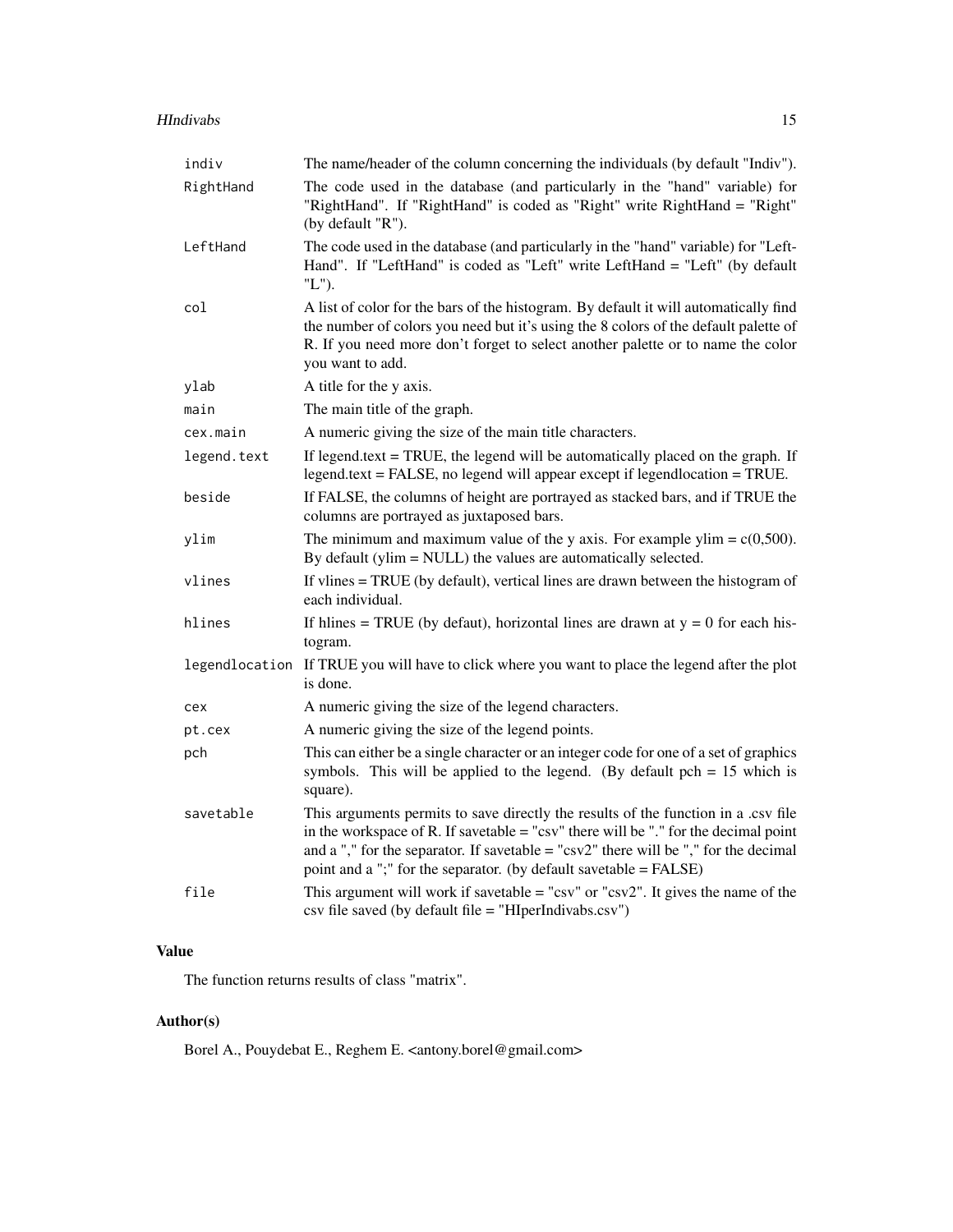#### Examples

```
## With arguments corresponding to the default ones:
data(laterdata)
str(laterdata)
Data<-laterdata
HIndivabs(Data, catch="Food", hand="Hand", indiv = "Indiv",
RightHand = "R", LeftHand = "L", legendlocation=FALSE, legend.text=TRUE)
## or
HIndivabs(Data, legendlocation=FALSE, legend.text=TRUE)
## With arguments different from the default ones:
data(lateradata)
str(lateradata)
Data<-lateradata
HIndivabs(Data, catch="Act", hand="HandPref", indiv = "Individual",
RightHand = "Right", LeftHand = "Left", legendlocation=FALSE, legend.text=TRUE)
```
later *later: this function calculates handedness index (HI) and z-score.*

#### Description

Returns an array with x dimensions corresponding to each activities performed. For each individual it will return the total of left and right hand grasp (and eventually other data like "bimanual" for example). The HI and the z-score is also returned for each individual with the corresponding pvalue and each individual is classified as right handed  $(R)$ , left handed  $(L)$  or ambiguous  $(A)$ . These results can be saved directly in a .csv file (see "savetable" below).

#### Usage

```
later(data, catch = "Food", indiv = "Indiv", hand = "Hand",
RightHand = "R", LeftHand = "L", savetable = FALSE,
file = "HIz.csv")
```

| data  | The object (data.frame) containing your data with at least the qualitative vari-<br>ables concerning the hand used (hand), the individuals (indiv) and the activity<br>performed (catch).                                                  |
|-------|--------------------------------------------------------------------------------------------------------------------------------------------------------------------------------------------------------------------------------------------|
| catch | The name/header of the column concerning the activity carried out (by default<br>"Food"), if you made individuals catching different objects (ob1, ob2, ob3, ob4)<br>and named the variale "ObjectCatched", write catch = "ObjectCatched". |
| indiv | The name/header of the column concerning the individuals (by default "Indiv").                                                                                                                                                             |
| hand  | The name/header of the column concerning the hand used (by default "Hand").                                                                                                                                                                |

<span id="page-15-0"></span>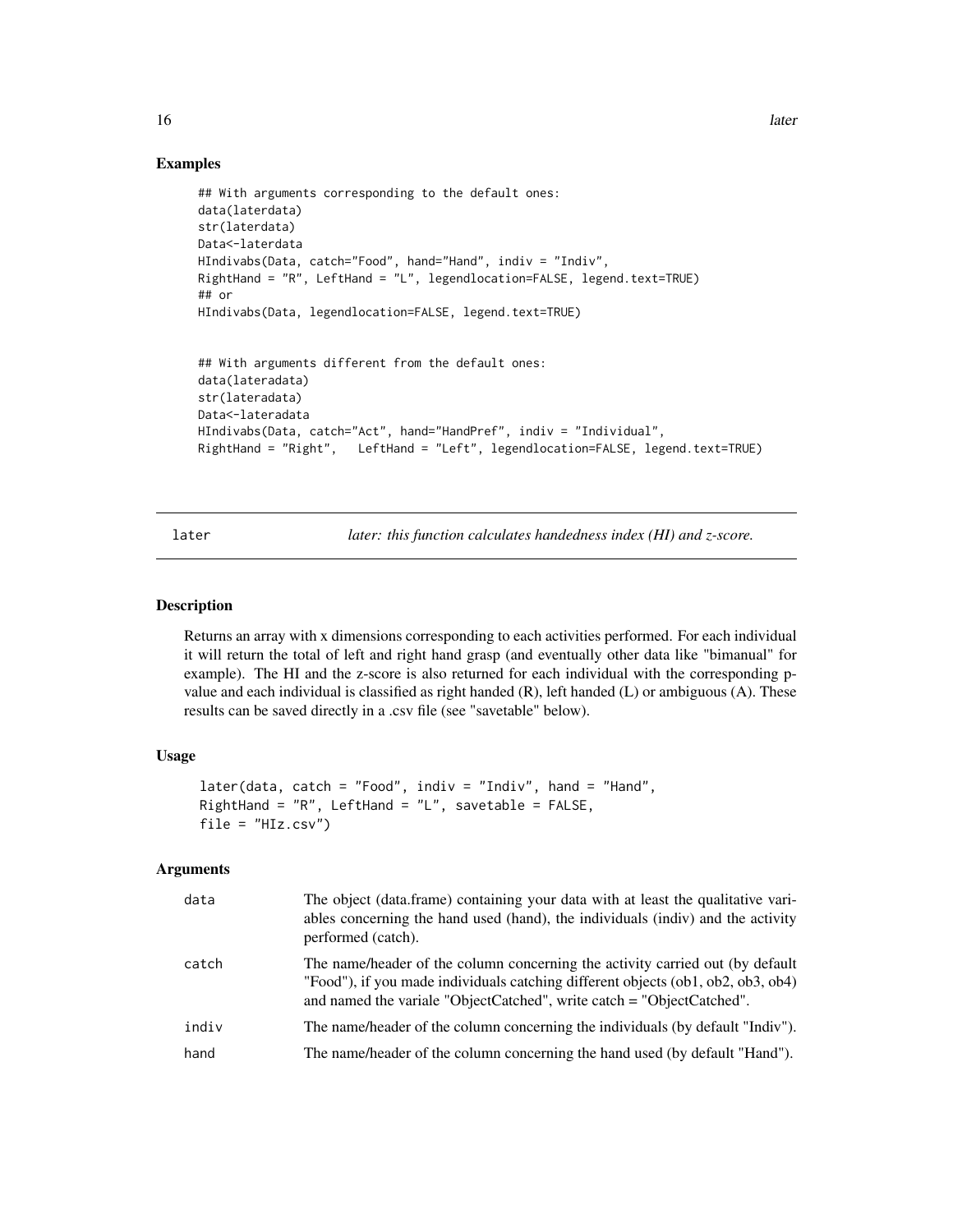| RightHand | The code used in the database (and particularly in the "hand" variable) for<br>"RightHand". If "RightHand" is coded as "Right" write RightHand = "Right"<br>(by default "R").                                                                                                                                                                  |
|-----------|------------------------------------------------------------------------------------------------------------------------------------------------------------------------------------------------------------------------------------------------------------------------------------------------------------------------------------------------|
| LeftHand  | The code used in the database (and particularly in the "hand" variable) for "Left-<br>Hand". If "LeftHand" is coded as "Left" write LeftHand = "Left" (by default<br>"L").                                                                                                                                                                     |
| savetable | This arguments permits to save directly the results of the function in a .csv file<br>in the workspace of R. If savetable $=$ "csv" there will be "." for the decimal point<br>and a "," for the separator. If savetable = " $csv2$ " there will be "," for the decimal<br>point and a ";" for the separator. (by default savetable $=$ FALSE) |
| file      | This argument will work if savetable $=$ "csv" or "csv2". It gives the name of the<br>$\cos y$ file saved (by default file = "HIz.csv")                                                                                                                                                                                                        |

#### Details

The order of the columns of the database doesn't matter, the important is to give the correct code and header name to each argument of the function if the default ones are not appropriate.

#### Value

The function returns results of class "array".

#### Author(s)

Borel A., Pouydebat E., Reghem E. <antony.borel@gmail.com>

#### References

Hopkins W.D.(1999) On the Other Hand: Statistical Issues in the Assessment and Interpretation of Hand Preference Data in Nonhuman Primates. International Journal of Primatology 20(6):851-866

#### Examples

```
## With arguments corresponding to the default ones:
data(laterdata)
str(laterdata)
Data<-laterdata
later(Data, catch ="Food", indiv="Indiv", hand="Hand",
RightHand="R", LeftHand="L", savetable = FALSE, file = "HIz.csv")
## or
later(Data)
## With arguments different from the default ones:
data(lateradata)
str(lateradata)
Data<-lateradata
later(Data, catch ="Act", indiv="Individual", hand="HandPref",
RightHand="Right", LeftHand="Left", savetable = FALSE,
file = "HIZ.csv")
```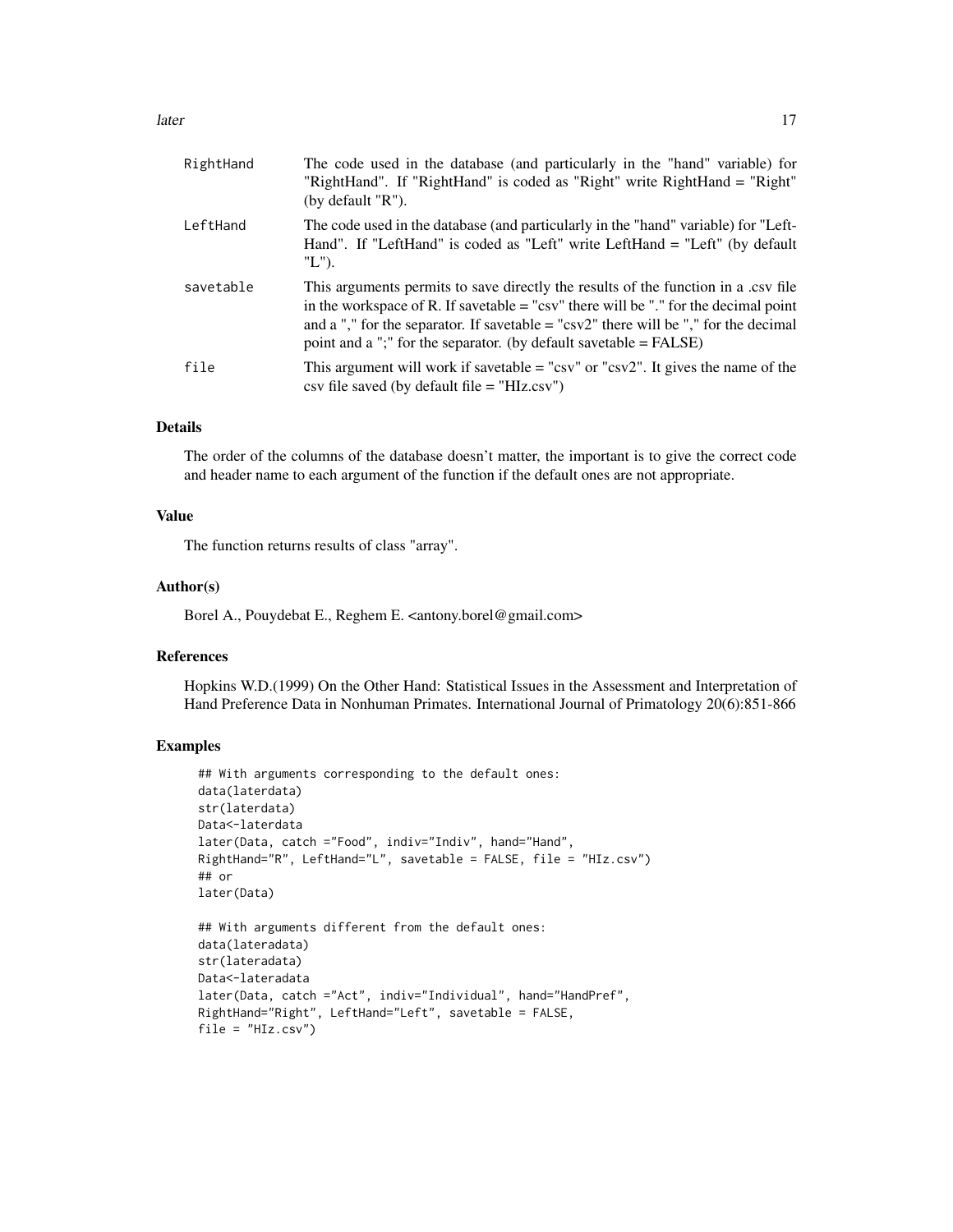<span id="page-17-0"></span>

#### Description

This data.frame is a fake example made up to illustrate later-package.

#### Usage

data(lateradata)

#### Format

A data frame with 674 observations on the following 5 variables.

Individual a factor with levels Airly Biwa Doma Dudy Gogo Neil Olix Rali Raps Rexen Titi

Sex a factor with levels f m

Act a factor with levels Catching Grasping Hunting

HandPref a factor with levels Bimanual Left Right

PostureCorp a factor with levels A Bip BipGrill BipT NonObs T TT

#### Source

Fake data.

#### Examples

data(lateradata) str(lateradata)

laterAFCM *laterAFCM: this function calculates disjunctive table, Burt table and contributions for multiple correspondence analysis (MCA).*

#### Description

Calculates disjunctive table, Burt table and contributions for MCA.

#### Usage

```
laterAFCM(data, scannf=FALSE, nf=2, saveDatadisj = FALSE, fileDatadisj = "Datadisj.csv",
saveSumcolDatadisj = FALSE, fileSumcolDatadisj = "SumcolDatadisj.csv",
saveDataburt = FALSE, fileDataburt = "Databurt.csv",
saveContributions = FALSE, fileContributions = "Contributions.csv")
```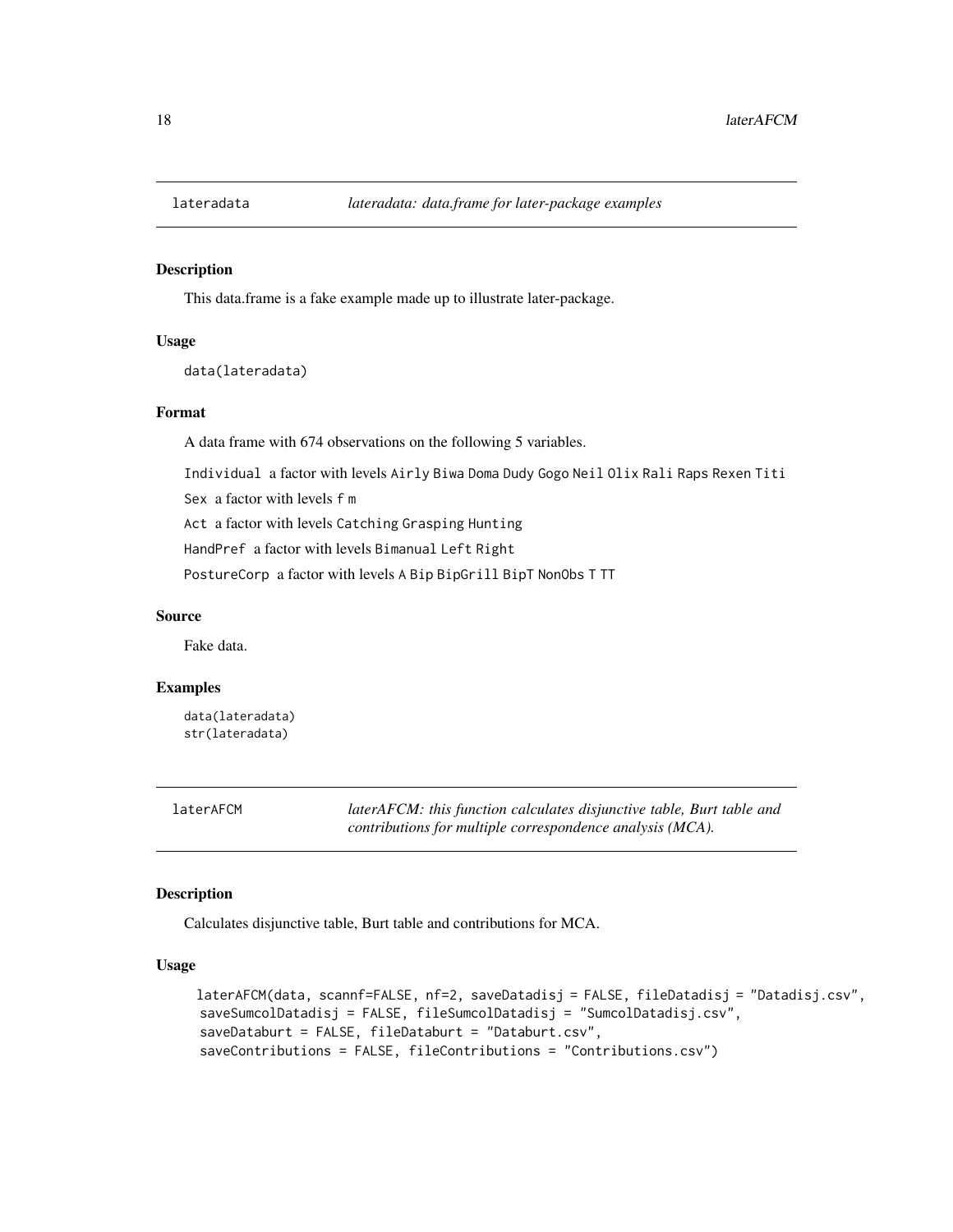#### Arguments

| data               | A data frame with the qualitative variables which should be taken in account in<br>the multiple correspondence analysis.                                                                                                                                                                                                                                                             |
|--------------------|--------------------------------------------------------------------------------------------------------------------------------------------------------------------------------------------------------------------------------------------------------------------------------------------------------------------------------------------------------------------------------------|
| scannf             | A logical value indicating whether the eigenvalues bar plot should be displayed;<br>see ade4 package (by default scannf = FALSE).                                                                                                                                                                                                                                                    |
| nf                 | If scannf=FALSE, an integer indicating the number of kept axes; see ade4 pack-<br>age (by default $nf = 2$ ).                                                                                                                                                                                                                                                                        |
| saveDatadisj       | This arguments permits to save directly the results of the disjunctive table in<br>a .csv file in the workspace of R. If savetable $=$ "csv" there will be "." for the<br>decimal point and a "," for the separator. If savetable = " $\text{csv2}$ " there will be ","<br>for the decimal point and a ";" for the separator. (by default savetable $=$ FALSE)                       |
| fileDatadisj       | This argument will work if savetable = " $\text{csv}$ " or " $\text{csv2}$ ". It gives the name of the<br>$\cos y$ file saved (by default file = "Datadisj. $\cos y$ ")                                                                                                                                                                                                              |
| saveSumcolDatadisj |                                                                                                                                                                                                                                                                                                                                                                                      |
|                    | This arguments permits to save directly the results of the sum of the column of<br>the disjunctive table in a .csv file in the workspace of R. If savetable $=$ "csv"<br>there will be "." for the decimal point and a "," for the separator. If savetable<br>$=$ "csv2" there will be "," for the decimal point and a ";" for the separator. (by<br>$default$ savetable = $FALSE$ ) |
| fileSumcolDatadisj |                                                                                                                                                                                                                                                                                                                                                                                      |
|                    | This argument will work if savetable = " $\text{csv}$ " or " $\text{csv}$ ". It gives the name of the<br>csv file saved (by default file = "SumcolDatadisj.csv")                                                                                                                                                                                                                     |
| saveDataburt       | This arguments permits to save directly the results of the Burt table in a .csv file<br>in the workspace of R. If savetable $=$ "csv" there will be "." for the decimal point<br>and a "," for the separator. If savetable = " $\text{csv2}$ " there will be "," for the decimal<br>point and a ";" for the separator. (by default savetable = FALSE)                                |
| fileDataburt       | This argument will work if savetable = " $\csc v$ " or " $\csc 2$ ". It gives the name of the<br>csv file saved (by default file = "Databurt.csv")                                                                                                                                                                                                                                   |
| saveContributions  |                                                                                                                                                                                                                                                                                                                                                                                      |
|                    | This arguments permits to save directly the results of the contributions table in<br>a .csv file in the workspace of R. If savetable $=$ "csv" there will be "." for the<br>decimal point and a "," for the separator. If savetable = " $\text{csv2}$ " there will be ","<br>for the decimal point and a ";" for the separator. (by default savetable $=$ FALSE)                     |
| fileContributions  |                                                                                                                                                                                                                                                                                                                                                                                      |
|                    | This argument will work if savetable = " $\text{csv}$ " or " $\text{csv2}$ ". It gives the name of the<br>$\cos$ file saved (by default file = "Contributions. $\cos$ v")                                                                                                                                                                                                            |

### Value

The function returns results of class "list".

#### Note

If you use this function please cite also ade4-package.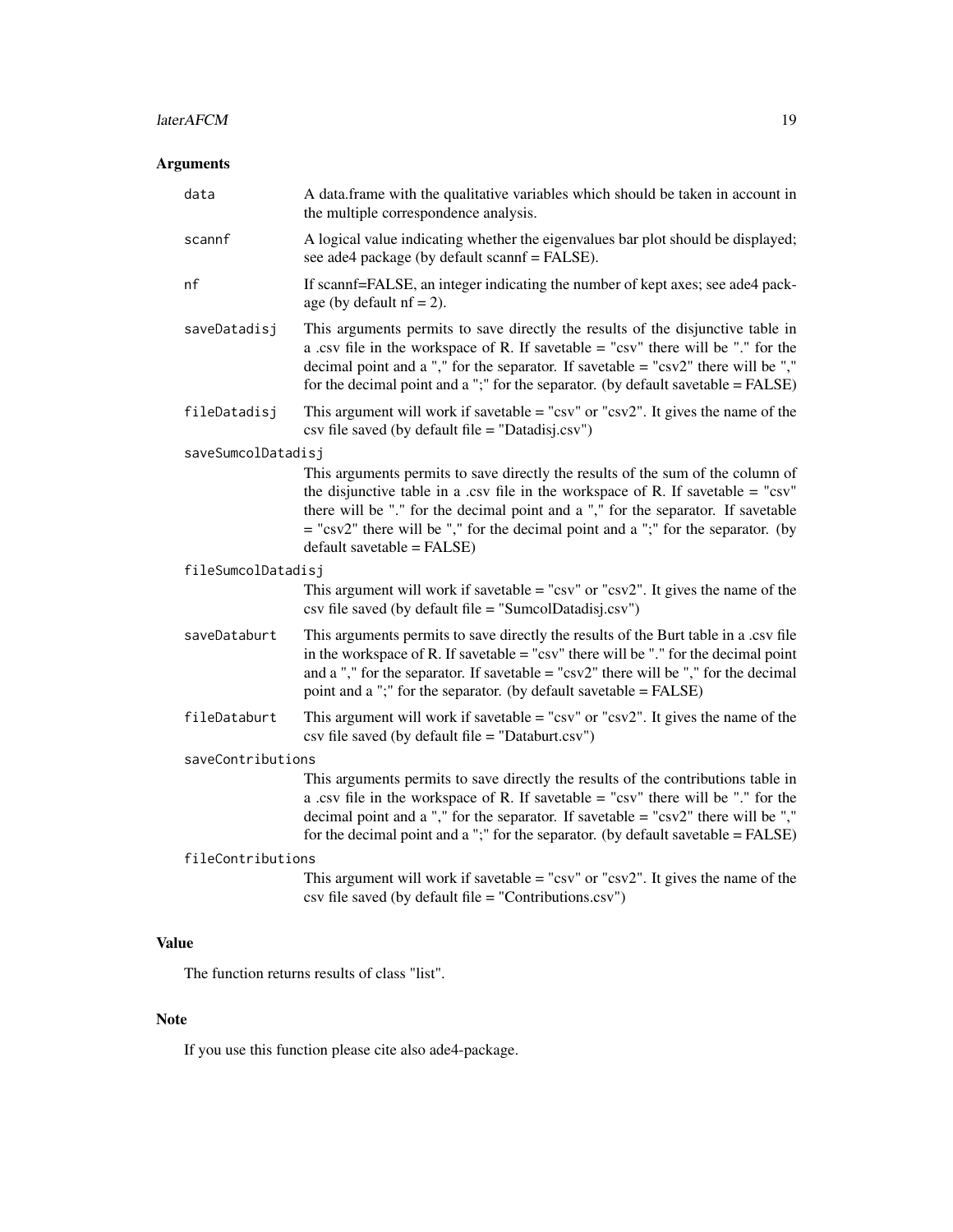#### <span id="page-19-0"></span>Author(s)

Borel A., Pouydebat E., Reghem E. <antony.borel@gmail.com> based on functions from Daniel Chessel, Anne-Beatrice Dufour and Stephane Dray, with contributions from Thibaut Jombart, Jean R. Lobry, Sebastien Ollier, Sandrine Pavoine and Jean Thioulouse. Package ade4: Analysis of Ecological Data : Exploratory and Euclidean methods in Environmental sciences.

#### References

Chessel D., Dufour A.-B. and Dray S., with contributions from Jombart T., Lobry J.R., Ollier S., Pavoine S. and Thioulouse J. Package ade4: Analysis of Ecological Data : Exploratory and Euclidean methods in Environmental sciences.

#### See Also

[ade4](#page-0-0),[inertia.dudi](#page-0-0), [acm.disjonctif](#page-0-0), [acm.burt](#page-0-0), [dudi.acm](#page-0-0)

#### Examples

```
data(laterdata)
```

```
## Without saving:
laterAFCM(laterdata)
```
laterdata *laterdata: data.frame for later-package examples*

#### Description

This data.frame is a fake example made up to illustrate later-package.

#### Usage

data(laterdata)

#### Format

A data frame with 674 observations on the following 5 variables.

Indiv a factor with levels Airly Biwa Doma Dudy Gogo Neil Olix Rali Raps Rexen Titi

Sex a factor with levels f m

Food a factor with levels Apple Cricket Worm

Hand a factor with levels Bi L R

PostureCorp a factor with levels A Bip BipGrill BipT NonObs T TT

#### Source

Fake data.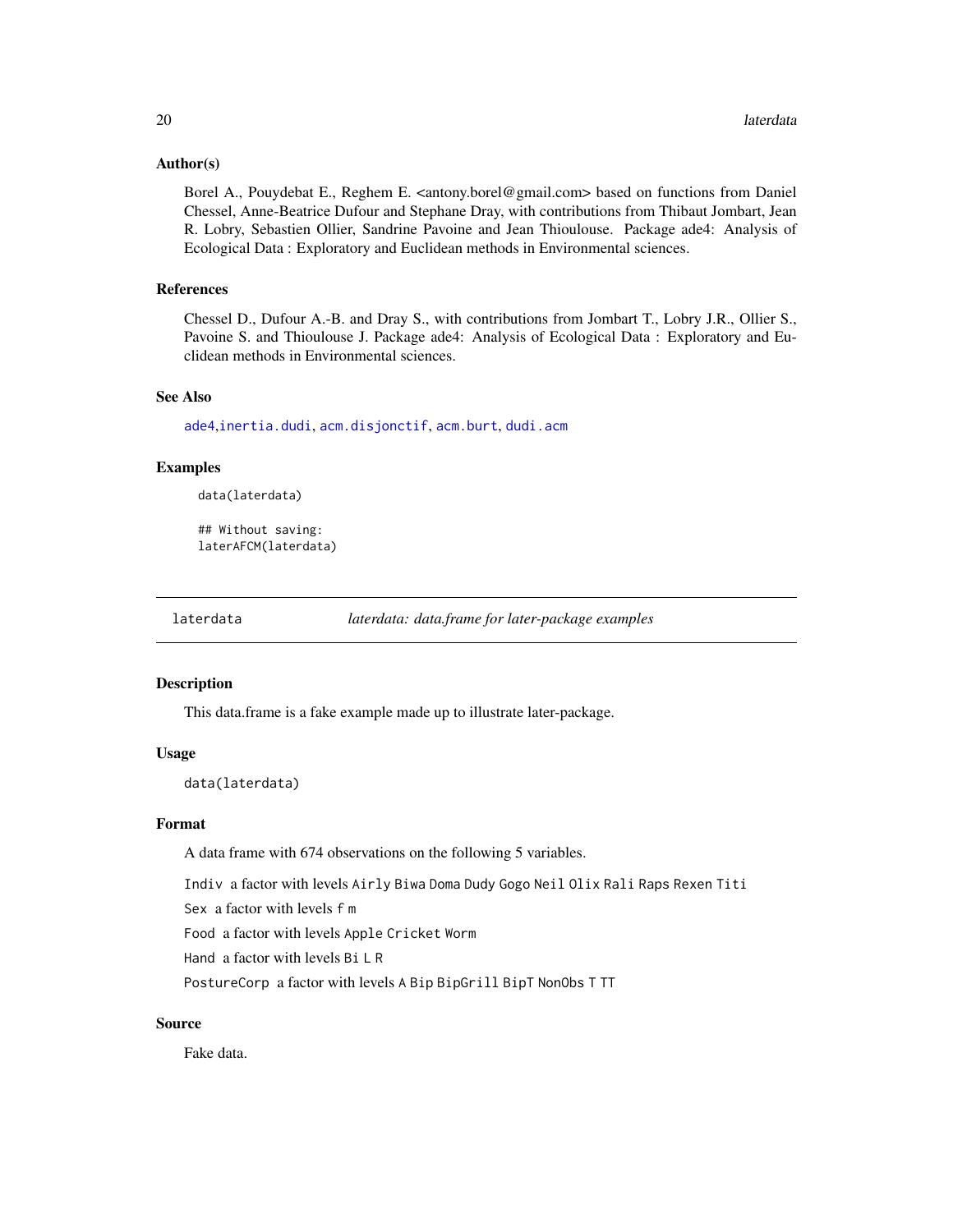#### <span id="page-20-0"></span>laterhist 21

#### Examples

```
data(laterdata)
str(laterdata)
```
laterhist *laterhist: this function plots an histogram of the different type of grasp (Left, right, bimanual...) for each kind of activity.*

#### Description

Counts the number of occurences of each type of grasp and plot the corresponding histogram for each task performed.

#### Usage

laterhist(data, catch = "Food", hand = "Hand", col = 1:nlevels(data[[hand]]), ylim = NULL, ylab = "Number of grips", main = "Type of grips regarding to the performed task", legend.text = FALSE, beside = TRUE, legendlocation = TRUE,  $cex = 1$ , pt.cex = 2, pch = 15)

| data           | the object (data.frame) containing your data with at least the qualitative variables<br>concerning the hand used (hand) and the activity performed (catch).                                                                                                                        |
|----------------|------------------------------------------------------------------------------------------------------------------------------------------------------------------------------------------------------------------------------------------------------------------------------------|
| catch          | The name/header of the column concerning the activity carried out (by default<br>"Food"), if you made individuals catching different objects (ob1, ob2, ob3, ob4)<br>and named the variale "ObjectCatched", write catch = "ObjectCatched".                                         |
| hand           | The name/header of the column concerning the hand used (by default "Hand").                                                                                                                                                                                                        |
| col            | A list of color for the bars of the histogram. By default it will automatically find<br>the number of colors you need but it's using the 8 colors of the default palette of<br>R. If you need more don't forget to select another palette or to name the color<br>you want to add. |
| ylim           | The minimum and maximum value of the y axis. For example ylim $= c(0,500)$ .<br>By default (ylim = NULL) the values are automatically selected.                                                                                                                                    |
| ylab           | A title for the y axis.                                                                                                                                                                                                                                                            |
| main           | The main title of the graph.                                                                                                                                                                                                                                                       |
| legend.text    | If legend text $=$ TRUE, the legend will be automatically placed on the graph. If<br>$legend.text = FALSE, no legend will appear except if legendlocation = TRUE.$                                                                                                                 |
| beside         | If FALSE, the columns of height are portrayed as stacked bars, and if TRUE the<br>columns are portrayed as juxtaposed bars.                                                                                                                                                        |
| legendlocation | If TRUE you will have to click where you want to place the legend after the plot<br>is done.                                                                                                                                                                                       |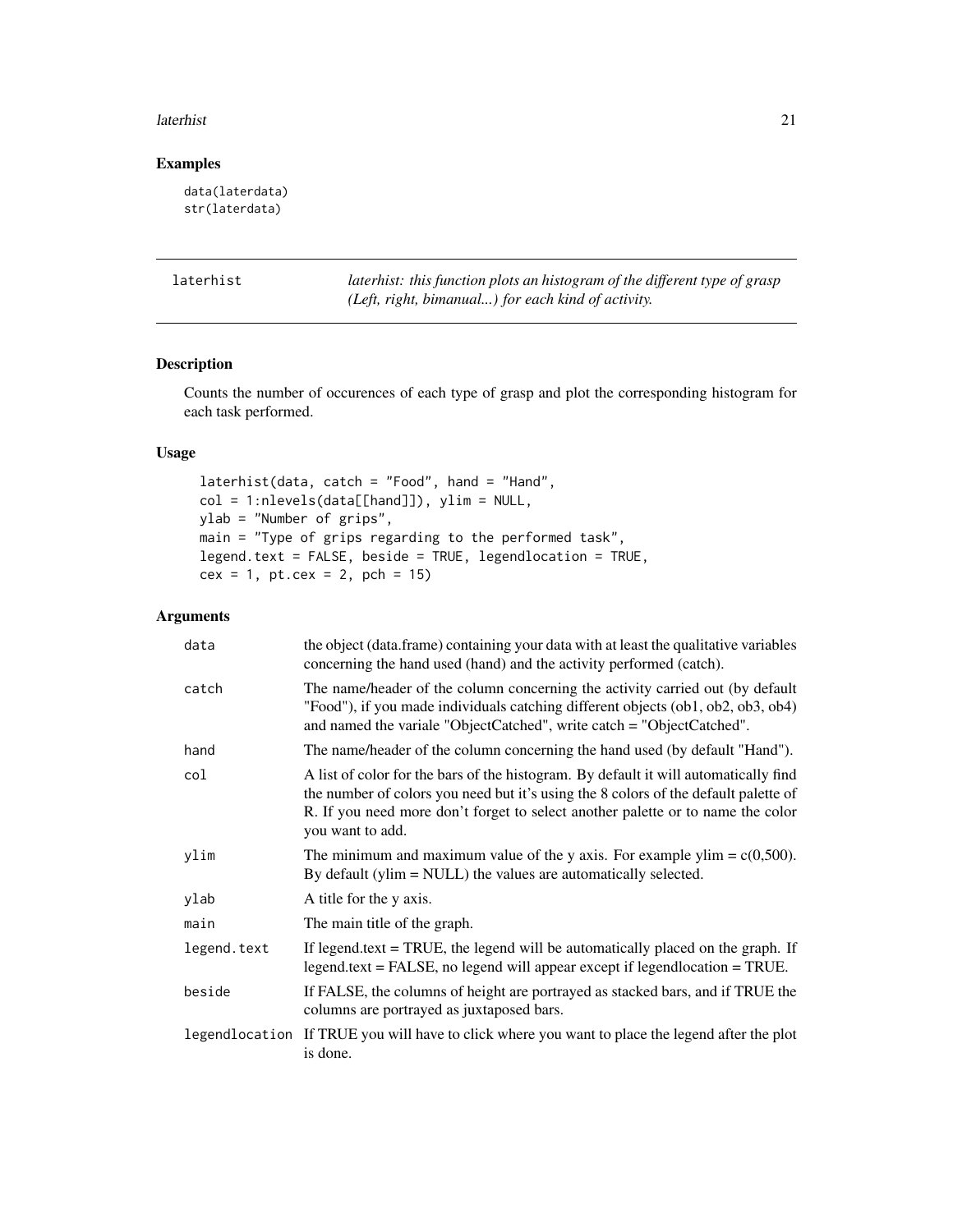<span id="page-21-0"></span>

| cex    | A numeric giving the size of the legend characters.                                                                                                                               |
|--------|-----------------------------------------------------------------------------------------------------------------------------------------------------------------------------------|
| pt.cex | A numeric giving the size of the legend points.                                                                                                                                   |
| pch    | This can either be a single character or an integer code for one of a set of graphics<br>symbols. This will be applied to the legend. (By default $pch = 15$ which is<br>square). |

#### Author(s)

Borel A., Pouydebat E., Reghem E. <antony.borel@gmail.com>

#### References

Meguerditchian A., Calcutt S.E., Lonsdorf E.V., Ross S.R. and Hopkins W.D. (2010) Brief communication: Captive Gorillas are right-handed for bimanual feeding. American Journal of Physical Anthropology 141:638-645.

#### See Also

[barplot](#page-0-0)

#### Examples

```
## With arguments corresponding to the default ones:
data(laterdata)
str(laterdata)
Data<-laterdata
laterhist(Data, catch ="Food", hand="Hand",
legend.text = TRUE, legendlocation = FALSE)
## or
laterhist(Data, legend.text = TRUE, legendlocation = FALSE)
## With arguments different from the default ones:
data(lateradata)
str(lateradata)
Data<-lateradata
laterhist(Data, catch ="Act", hand="HandPref", legend.text = TRUE, legendlocation = FALSE)
```
lvisAFCM *lvisAFCM: this function calculates disjonctive table, blurt table and contributions for AFCM and plots the corresponding graphs.*

#### Description

Combines "laterAFCM" and "visAFCM" functions. It calculates disjunctive table, Burt table and contributions for MCA and then plots multiple correspondence analysis graphs.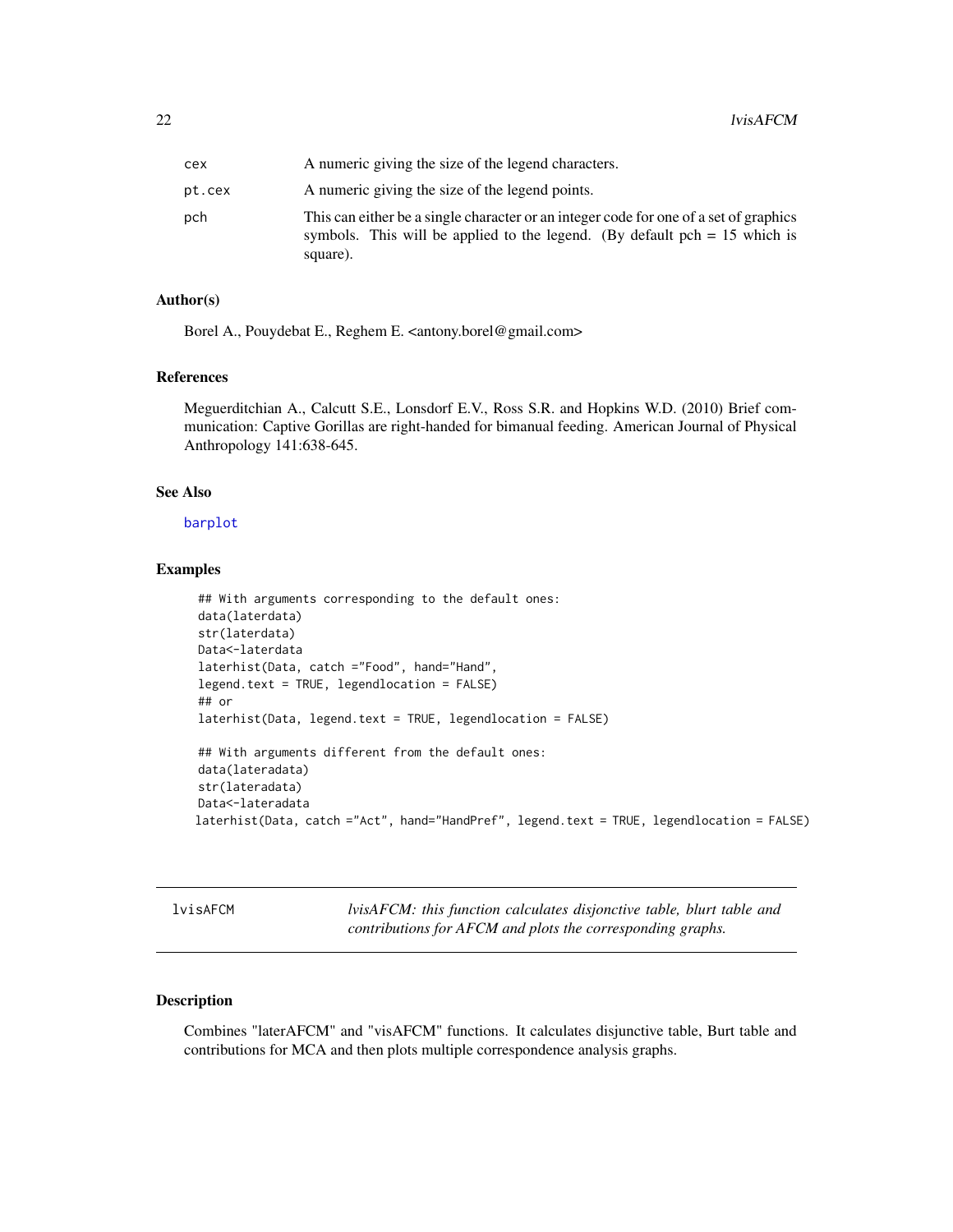#### lvisAFCM 23

#### Usage

```
lvisAFCM(data, scannf=FALSE, nf=2, xax = 1, yax = 2, clab.row = FALSE, clab.col = 1,
permute = FALSE, posieig = "top", sub = NULL,
graphstyle = "unique", graphrow = 1, graphcol = 3, cpoint = 1,
clabel = 2, csub = 2, saveDatalog = FALSE,
fileDatadisj = "Datadisj.csv", saveSumcolDatadisj = FALSE,
fileSumcolDatadisj = "SumcolDatadisj.csv", saveDataburt = FALSE,
fileDataburt = "Databurt.csv", saveContributions = FALSE,
fileContributions = "Contributions.csv")
```

| data         | A data.frame with the qualitative variables which should be taken in account in<br>the multiple correspondence analysis.                                                                                                                                                                                                                                                                      |
|--------------|-----------------------------------------------------------------------------------------------------------------------------------------------------------------------------------------------------------------------------------------------------------------------------------------------------------------------------------------------------------------------------------------------|
| scannf       | A logical value indicating whether the eigenvalues bar plot should be displayed;<br>see ade4 package (by default scannf = FALSE).                                                                                                                                                                                                                                                             |
| nf           | If scannf=FALSE, an integer indicating the number of kept axes; see ade4 pack-<br>age (by default $nf = 2$ ).                                                                                                                                                                                                                                                                                 |
| xax          | A numeric giving the number of the first axis to plot (by default $xax = 1$ ).                                                                                                                                                                                                                                                                                                                |
| yax          | A numeric giving the number of the second axis to plot (by default $yax = 2$ ).                                                                                                                                                                                                                                                                                                               |
| clab.row     | A character size for the rows (by default clab.row = FALSE).                                                                                                                                                                                                                                                                                                                                  |
| clab.col     | A character size for the columns (by default clab.col = 1).                                                                                                                                                                                                                                                                                                                                   |
| permute      | If FALSE, the rows are plotted by points and the columns by arrows. If TRUE<br>it is the opposite (by default permute $=$ FALSE).                                                                                                                                                                                                                                                             |
| posieig      | If "top" the eigenvalues bar plot is upside, if "bottom" it is downside, if "none"<br>no plot. "topleft" and "bottomleft" are also possible (by default posicig = "top").                                                                                                                                                                                                                     |
| sub          | A string of characters to be inserted as legend (by default sub = NULL).                                                                                                                                                                                                                                                                                                                      |
| graphstyle   | Three kinds of graph can be selected. If graphstyle = "unique", all variables will<br>be plotted on the same graph. If graphstyle $=$ "multiple a" each variable will be<br>plotted in different graphs (cf. graphrow and graphcol) with inertia ellipse. If<br>graphstyle = "multiple b" each variable will be plotted in different graphs (cf.<br>graphrow and graphcol) with convex hulls. |
| graphrow     | The number of row for multiple graph. If one deal with 6 variables it is recom-<br>mended to write graphrow = $2$ and graphcol = $3$ .                                                                                                                                                                                                                                                        |
| graphcol     | The number of column for multiple graph. If one deal with 6 variables it is<br>recommended to write graphrow = $2$ and graphcol = $3$ .                                                                                                                                                                                                                                                       |
| cpoint       | A numeric for the size of the points.                                                                                                                                                                                                                                                                                                                                                         |
| clabel       | A numeric for the size of the labels.                                                                                                                                                                                                                                                                                                                                                         |
| csub         | A numeric for the size of the name of the variable written at the bottom of each<br>chart.                                                                                                                                                                                                                                                                                                    |
| saveDatadisj | This arguments permits to save directly the results of the disjunctive table in<br>a .csv file in the workspace of R. If savetable $=$ "csv" there will be "." for the<br>decimal point and a "," for the separator. If savetable = " $\text{csv2}$ " there will be ","<br>for the decimal point and a ";" for the separator. (by default savetable $=$ FALSE)                                |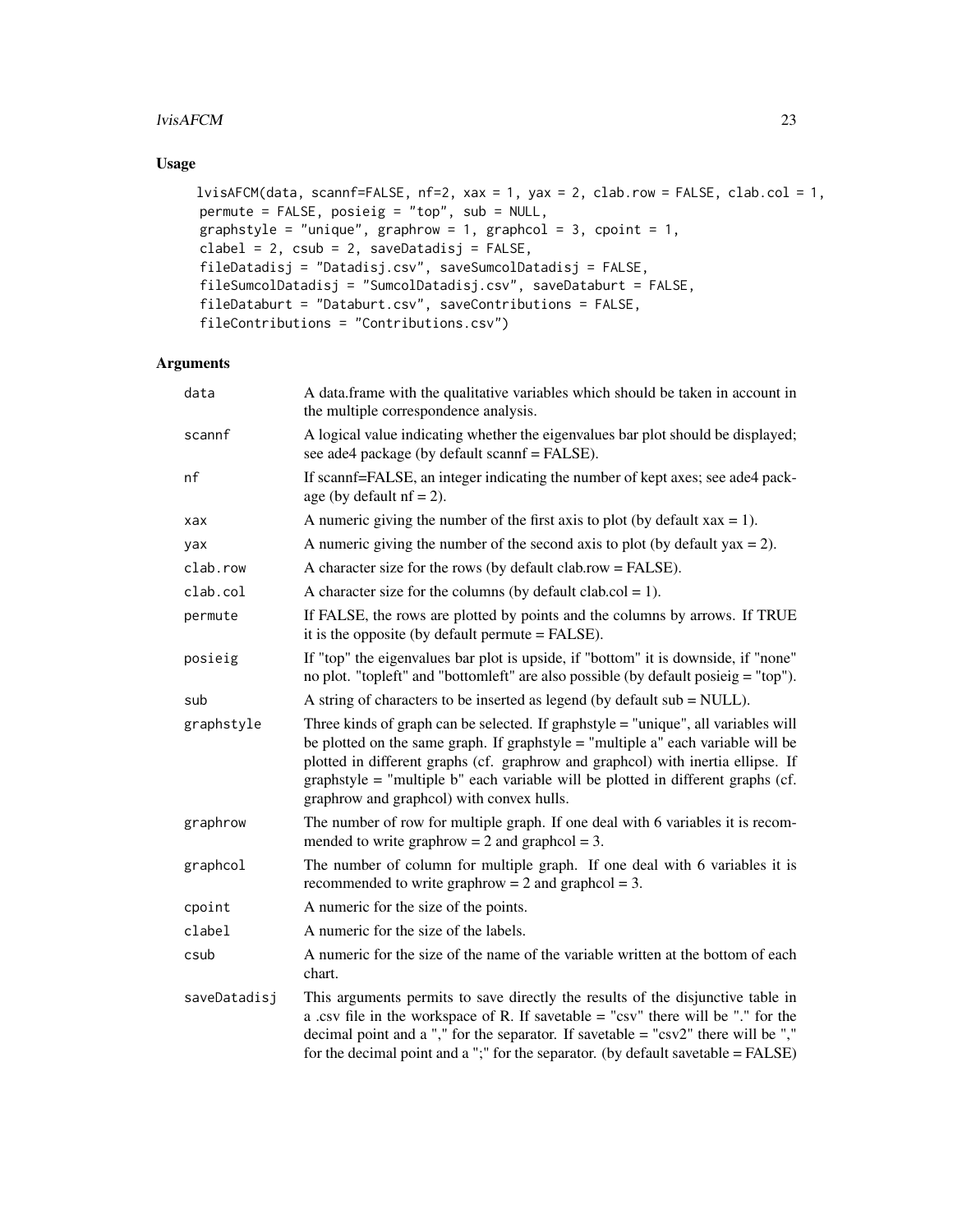fileDatadisj This argument will work if savetable  $=$  "csv" or "csv2". It gives the name of the csv file saved (by default file  $=$  "Datadisj.csv")

#### saveSumcolDatadisj

This arguments permits to save directly the results of the sum of the column of the disjunctive table in a .csv file in the workspace of R. If savetable  $=$  "csv" there will be "." for the decimal point and a "," for the separator. If savetable  $=$  "csv2" there will be "," for the decimal point and a ";" for the separator. (by default savetable = FALSE)

#### fileSumcolDatadisj

This argument will work if savetable = "csv" or "csv2". It gives the name of the csv file saved (by default file = "SumcolDatadisj.csv")

- saveDataburt This arguments permits to save directly the results of the Burt table in a .csv file in the workspace of R. If savetable  $=$  "csv" there will be "." for the decimal point and a "," for the separator. If savetable  $=$  "csv2" there will be "," for the decimal point and a ";" for the separator. (by default savetable = FALSE)
- fileDataburt This argument will work if savetable  $=$  "csv" or "csv2". It gives the name of the csv file saved (by default file = "Databurt.csv")

#### saveContributions

This arguments permits to save directly the results of the contributions table in a .csv file in the workspace of R. If savetable = "csv" there will be "." for the decimal point and a "," for the separator. If savetable  $=$  "csv2" there will be "," for the decimal point and a ";" for the separator. (by default savetable  $=$  FALSE)

#### fileContributions

This argument will work if savetable  $=$  "csv" or "csv2". It gives the name of the csv file saved (by default file = "Contributions.csv")

#### Value

The function returns results of class "list".

#### Note

If you use this function please cite also ade4-package.

#### Author(s)

Borel A., Pouydebat E., Reghem E. <antony.borel@gmail.com> based on functions from Daniel Chessel, Anne-Beatrice Dufour and Stephane Dray, with contributions from Thibaut Jombart, Jean R. Lobry, Sebastien Ollier, Sandrine Pavoine and Jean Thioulouse. Package ade4: Analysis of Ecological Data : Exploratory and Euclidean methods in Environmental sciences.

#### References

Daniel Chessel, Anne-Beatrice Dufour and Stephane Dray, with contributions from Thibaut Jombart, Jean R. Lobry, Sebastien Ollier, Sandrine Pavoine and Jean Thioulouse. Package ade4: Analysis of Ecological Data : Exploratory and Euclidean methods in Environmental sciences.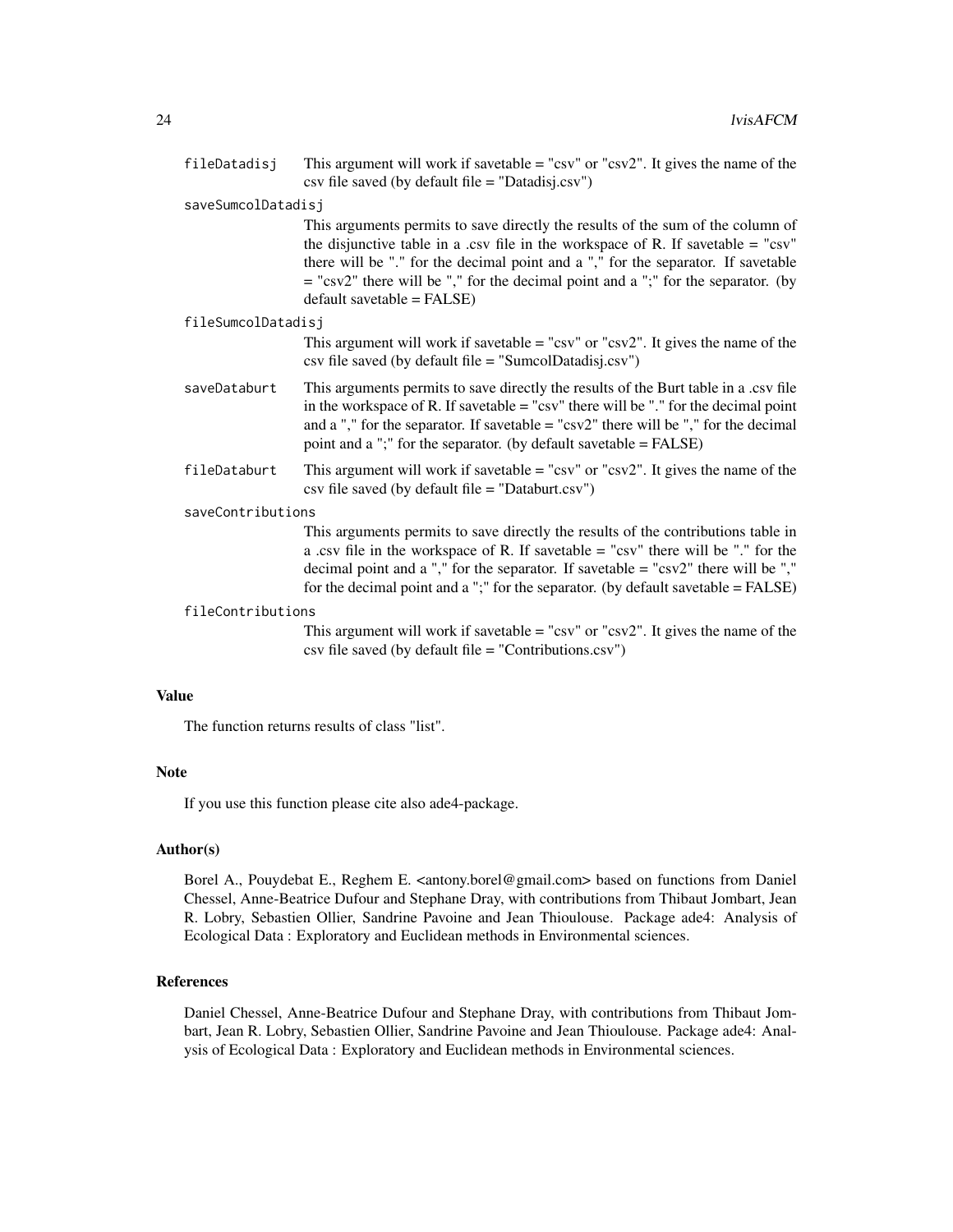#### <span id="page-24-0"></span>visAFCM 25

#### See Also

[ade4](#page-0-0),[inertia.dudi](#page-0-0), [acm.disjonctif](#page-0-0), [acm.burt](#page-0-0), [dudi.acm](#page-0-0), [scatter.dudi](#page-0-0), [s.class](#page-0-0), [s.chull](#page-0-0)

#### Examples

```
data(laterdata)
## Without saving:
## "unique" graph:
lvisAFCM(laterdata)
## "multiple a" graph:
lvisAFCM(laterdata, xax = 1, yax = 2, clab.row = FALSE,
clab.col = 1, permute = FALSE, posieig = "top", sub = NULL,
graphstyle = "multiple a", graphrow = 2, graphcol = 3,
cpoint=3)
## "multiple b" graph:
lvisAFCM(laterdata, xax = 1, yax = 2, clab.row = FALSE,
clab.col = 1,permute = FALSE, posieig = "top", sub = NULL,
graphstyle = "multiple b", graphrow = 2, graphcol = 3)
```

| visAFCM | visAFCM: this function plots multiple correspondence analysis graphs |
|---------|----------------------------------------------------------------------|
|         | based on ade4 package functions.                                     |

#### Description

Plots multiple correspondence analysis graphs. The graphs can be unique or multiple which is sometimes necessary for better lisibility.

#### Usage

```
visAFCM(data, scannf=FALSE, nf=2, xax = 1, yax = 2, clab.row = FALSE, clab.col = 1,
permute = FALSE, posieig = "top", sub = NULL, graphstyle = "unique",
graphrow = 1, graphcol = 3, cpoint = 1, clabel = 2, csub = 2)
```

| data     | A data frame with the qualitative variables which should be taken in account in<br>the multiple correspondence analysis.          |
|----------|-----------------------------------------------------------------------------------------------------------------------------------|
| scannf   | A logical value indicating whether the eigenvalues bar plot should be displayed;<br>see ade4 package (by default scannf = FALSE). |
| nf       | If scannf=FALSE, an integer indicating the number of kept axes; see ade4 pack-<br>age (by default $nf = 2$ ).                     |
| xax      | A numeric giving the number of the first axis to plot (by default $xax = 1$ ).                                                    |
| yax      | A numeric giving the number of the second axis to plot (by default $\alpha$ x = 2).                                               |
| clab.row | A character size for the rows (by default clab.row $=$ FALSE).                                                                    |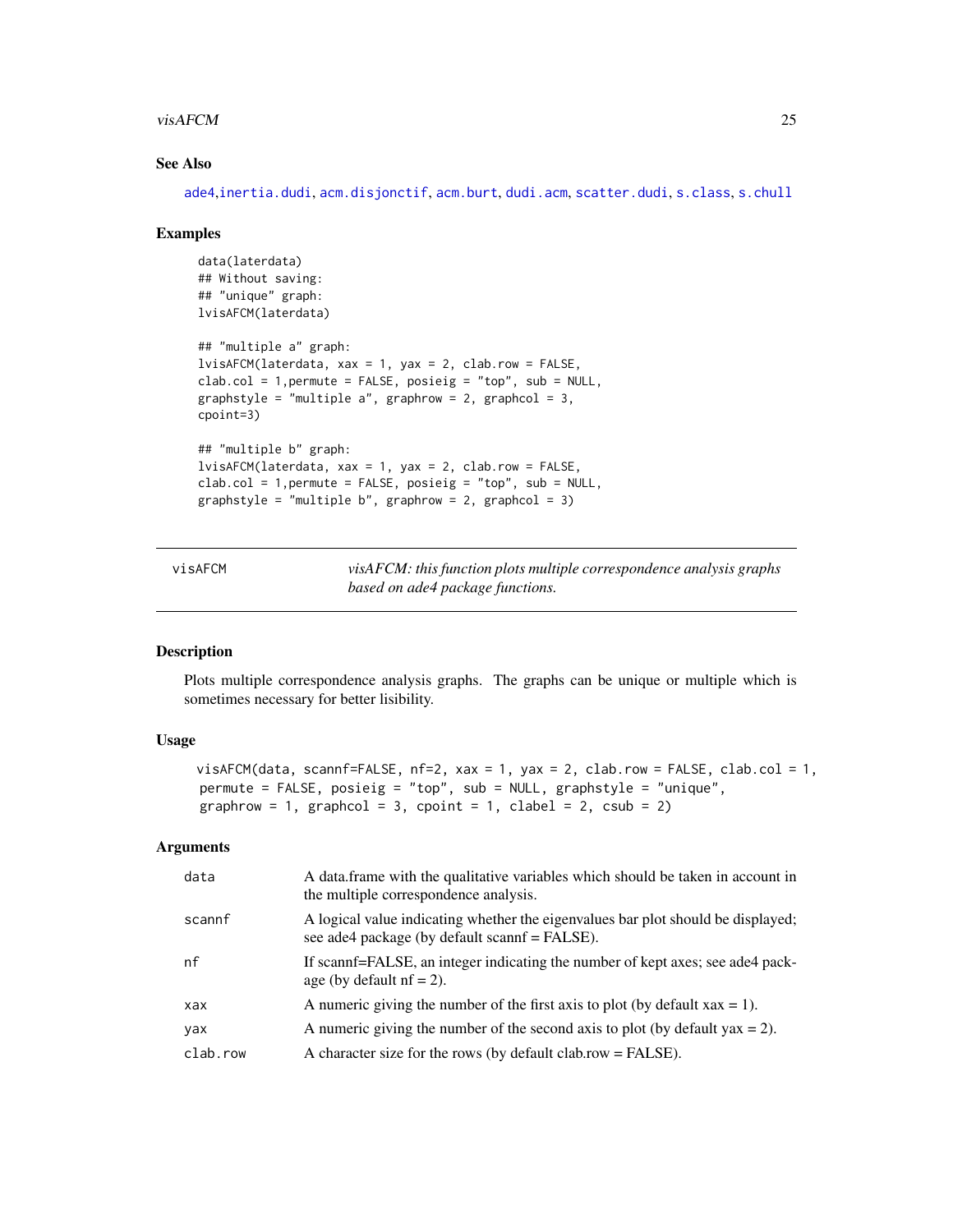<span id="page-25-0"></span>

| clab.col   | A character size for the columns (by default clab.col = 1).                                                                                                                                                                                                                                                                                                                                   |
|------------|-----------------------------------------------------------------------------------------------------------------------------------------------------------------------------------------------------------------------------------------------------------------------------------------------------------------------------------------------------------------------------------------------|
| permute    | If FALSE, the rows are plotted by points and the columns by arrows. If TRUE<br>it is the opposite (by default permute $=$ FALSE).                                                                                                                                                                                                                                                             |
| posieig    | If "top" the eigenvalues bar plot is upside, if "bottom" it is downside, if "none"<br>no plot. "topleft" and "bottomleft" are also possible (by default posicig = "top").                                                                                                                                                                                                                     |
| sub        | A string of characters to be inserted as legend (by default $sub = NULL$ ).                                                                                                                                                                                                                                                                                                                   |
| graphstyle | Three kinds of graph can be selected. If graphstyle = "unique", all variables will<br>be plotted on the same graph. If graphstyle $=$ "multiple a" each variable will be<br>plotted in different graphs (cf. graphrow and graphcol) with inertia ellipse. If<br>graphstyle = "multiple b" each variable will be plotted in different graphs (cf.<br>graphrow and graphcol) with convex hulls. |
| graphrow   | The number of row for multiple graph. If one deal with 6 variables it is recom-<br>mended to write graphrow $= 2$ and graphcol $= 3$ .                                                                                                                                                                                                                                                        |
| graphcol   | The number of column for multiple graph. If one deal with 6 variables it is<br>recommended to write graphrow $= 2$ and graphcol $= 3$ .                                                                                                                                                                                                                                                       |
| cpoint     | A numeric for the size of the points.                                                                                                                                                                                                                                                                                                                                                         |
| clabel     | A numeric for the size of the labels.                                                                                                                                                                                                                                                                                                                                                         |
| csub       | A numeric for the size of the name of the variable written at the bottom of each<br>chart.                                                                                                                                                                                                                                                                                                    |

#### **Note**

If you use this function please cite also ade4-package.

#### Author(s)

Borel A., Pouydebat E., Reghem E. <antony.borel@gmail.com> based on functions from Daniel Chessel, Anne-Beatrice Dufour and Stephane Dray, with contributions from Thibaut Jombart, Jean R. Lobry, Sebastien Ollier, Sandrine Pavoine and Jean Thioulouse. Package ade4: Analysis of Ecological Data : Exploratory and Euclidean methods in Environmental sciences.

#### References

Daniel Chessel, Anne-Beatrice Dufour and Stephane Dray, with contributions from Thibaut Jombart, Jean R. Lobry, Sebastien Ollier, Sandrine Pavoine and Jean Thioulouse. Package ade4: Analysis of Ecological Data : Exploratory and Euclidean methods in Environmental sciences.

#### See Also

[scatter.dudi](#page-0-0), [s.class](#page-0-0), [s.chull](#page-0-0)

#### Examples

```
data(laterdata)
## "unique" graph:
visAFCM(laterdata)
```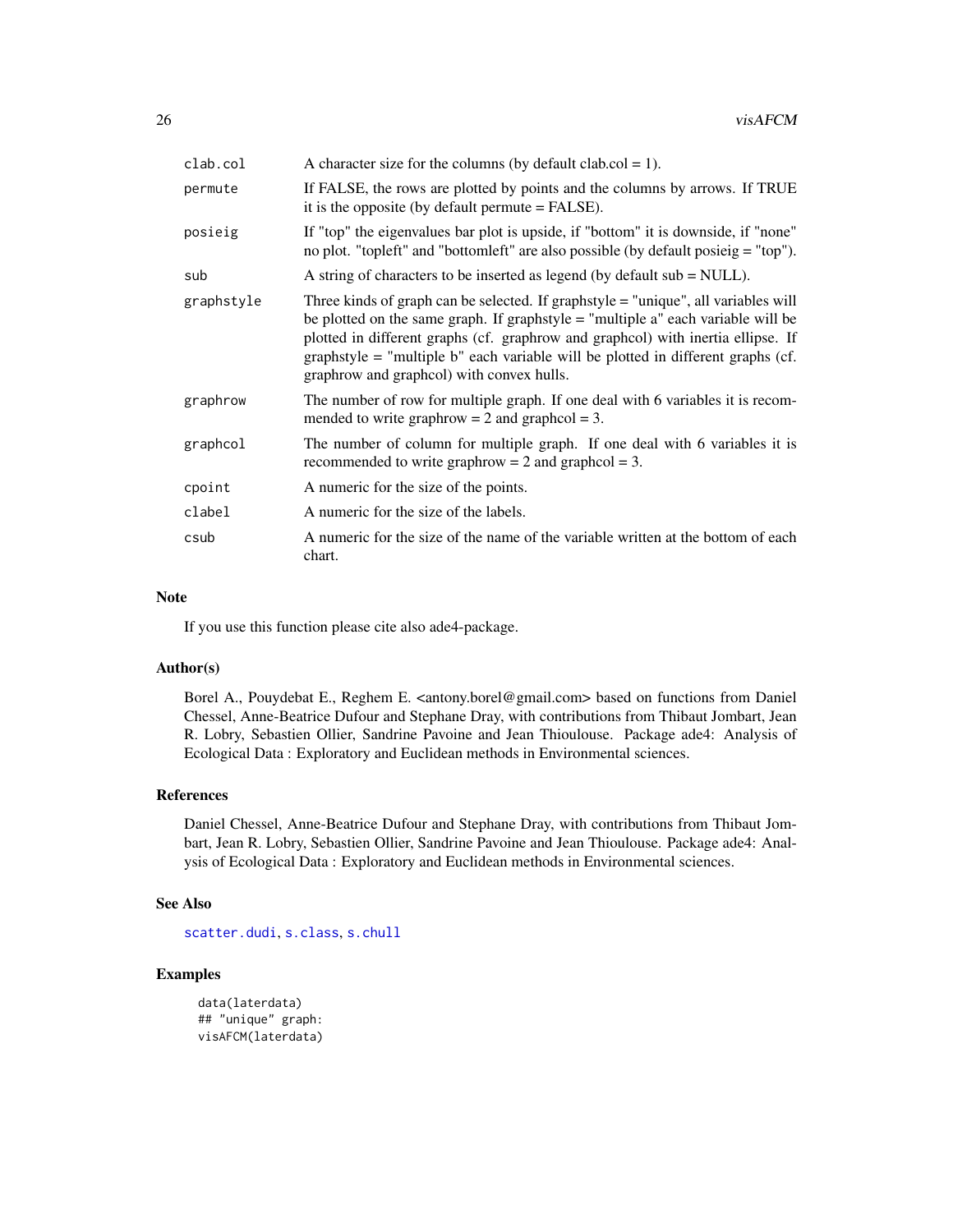```
## "multiple a" graph:
visAFCM(laterdata, xax = 1, yax = 2, clab.row = FALSE, clab.col = 1,
permute = FALSE, posieig = "top", sub = NULL, graphstyle = "multiple a",
graphrow = 2, graphcol = 3, copoint=3)## "multiple b" graph:
visAFCM(laterdata, xax = 1, yax = 2, clab.row = FALSE, clab.col = 1,
permute = FALSE, posieig = "top", sub = NULL, graphstyle = "multiple b",
graphrow = 2, graphcol = 3)
```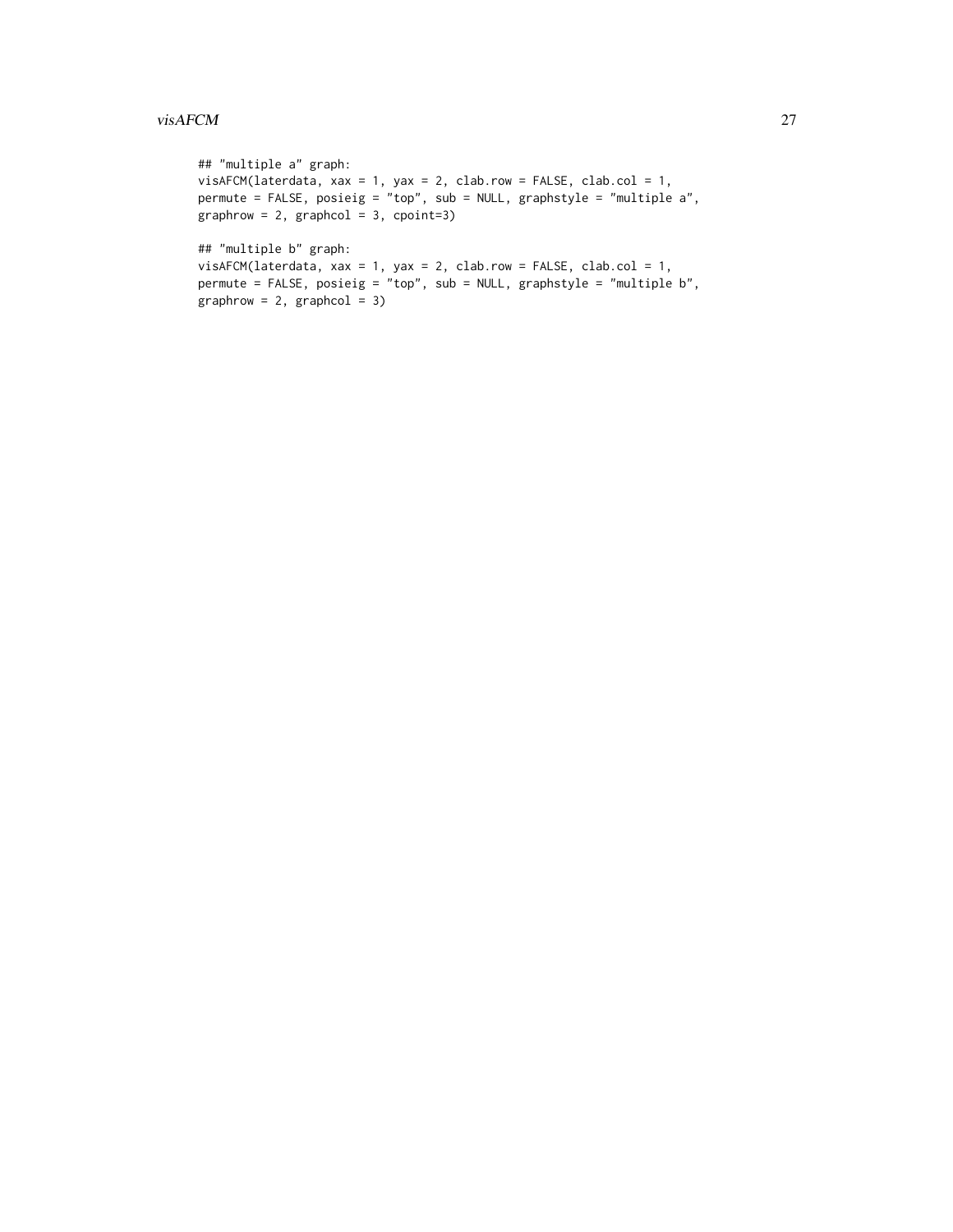# <span id="page-27-0"></span>Index

∗Topic AFCM laterAFCM, [18](#page-17-0) Laterality-package, [2](#page-1-0) lvisAFCM, [22](#page-21-0) visAFCM, [25](#page-24-0) ∗Topic HI HImeanact, [3](#page-2-0) HImeanactabs, [6](#page-5-0) HImeanind, [8](#page-7-0) HImeanindabs, [10](#page-9-0) HIndiv, [12](#page-11-0) HIndivabs, [14](#page-13-0) later, [16](#page-15-0) Laterality-package, [2](#page-1-0) laterhist, [21](#page-20-0) ∗Topic MCA laterAFCM, [18](#page-17-0) Laterality-package, [2](#page-1-0) lvisAFCM, [22](#page-21-0) visAFCM, [25](#page-24-0) ∗Topic correspondence laterAFCM, [18](#page-17-0) Laterality-package, [2](#page-1-0) lvisAFCM, [22](#page-21-0) visAFCM, [25](#page-24-0) ∗Topic datasets lateradata, [18](#page-17-0) laterdata, [20](#page-19-0) ∗Topic handedness index HImeanact, [3](#page-2-0) HImeanactabs, [6](#page-5-0) HImeanind, [8](#page-7-0) HImeanindabs, [10](#page-9-0) HIndiv, [12](#page-11-0) HIndivabs, [14](#page-13-0) later, [16](#page-15-0) Laterality-package, [2](#page-1-0) laterhist, [21](#page-20-0) ∗Topic laterality

HImeanact, [3](#page-2-0) HImeanactabs, [6](#page-5-0) HImeanind, [8](#page-7-0) HImeanindabs, [10](#page-9-0) HIndiv, [12](#page-11-0) HIndivabs, [14](#page-13-0) later, [16](#page-15-0) laterAFCM, [18](#page-17-0) Laterality-package, [2](#page-1-0) laterhist, [21](#page-20-0) lvisAFCM, [22](#page-21-0) visAFCM, [25](#page-24-0) ∗Topic manual preference HImeanact, [3](#page-2-0) HImeanactabs, [6](#page-5-0) HImeanind, [8](#page-7-0) HImeanindabs, [10](#page-9-0) HIndiv, [12](#page-11-0) HIndivabs, [14](#page-13-0) later, [16](#page-15-0) laterAFCM, [18](#page-17-0) Laterality-package, [2](#page-1-0) laterhist, [21](#page-20-0) lvisAFCM, [22](#page-21-0) visAFCM, [25](#page-24-0) ∗Topic zscore HImeanact, [3](#page-2-0) HImeanactabs, [6](#page-5-0) HImeanind, [8](#page-7-0) HImeanindabs, [10](#page-9-0) HIndiv, [12](#page-11-0) HIndivabs, [14](#page-13-0) later, [16](#page-15-0) Laterality-package, [2](#page-1-0) laterhist, [21](#page-20-0) acm.burt, *[20](#page-19-0)*, *[25](#page-24-0)*

acm.disjonctif, *[20](#page-19-0)*, *[25](#page-24-0)* ade4, *[2](#page-1-0)*, *[20](#page-19-0)*, *[25](#page-24-0)*